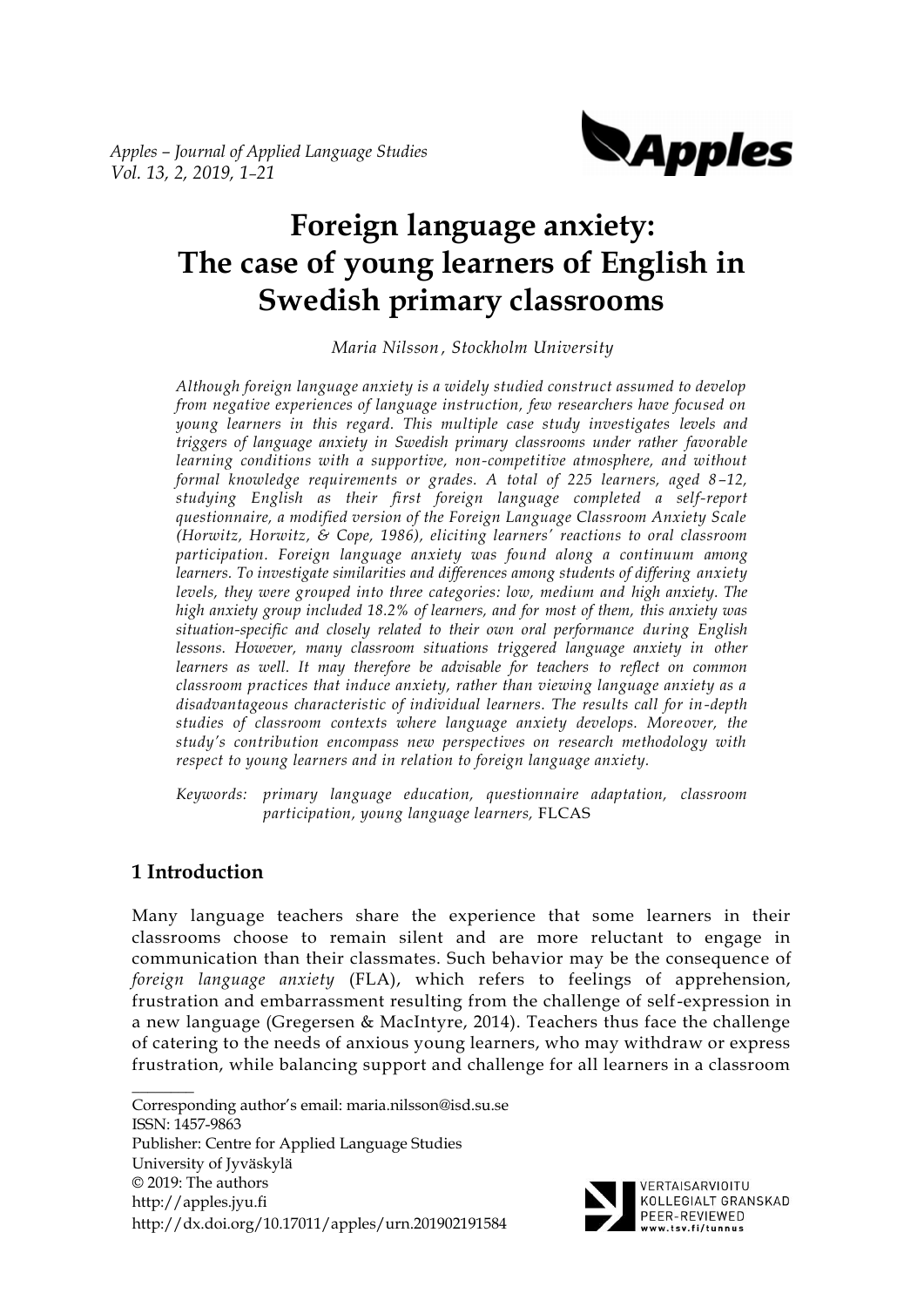of mixed language proficiencies. Children currently constitute an increasing proportion of students learning English throughout the world (Macaro & Lee, 2013). Furthermore, there is a rapid increase of diversity in classrooms as a result of migration and varying amounts of extramural exposure to English (Sundqvist & Sylvén, 2016). Therefore, a better understanding of the processes of affect and attitude formation, and possible ways of securing positive learning experiences and effective practices in primary language instruction, is needed (Mihaljević Djigunović, 2015).

The dynamic and contextual aspects of FLA have been increasingly acknowledged (Gkonou, Daubney, & Dewaele 2017; Horwitz, 2017), resulting in calls for more studies from varying demographic groups and sociocultural settings on learner experiences of FLA and interaction in their respective classrooms. In response, the current paper sets out to investigate levels of foreign language anxiety in ten Swedish classrooms, with learners aged 8–12, and the extent to which common classroom practices and activities ignite such anxiety. Learners' reactions to a number of classroom procedures were examined using a self-report questionnaire, adapted to this age group and the current setting. Responses of learners with low, medium and high anxiety were compared, to find trends and similarities among students. This study is part of a larger mixed methods project aiming to illuminate young language learners' (YLLs') subjective experiences of foreign language instruction. More qualitative approaches will follow, exploring YLLs' beliefs and experiences, in order to enrich our understanding of the early stages of FLA and how language instruction is perceived by students, to help nuance and problematize the nature of FLA in young learners.

The purpose of the present study is not to arrive at quantitative findings that are generalizable to other contexts. The wide variety of environmental conditions such as extramural target language (TL) exposure, teaching approach, formal examination practices, sociocultural norms, extramural instruction, class size etc., arguably makes generalizations difficult. Nevertheless, the current context represents an interesting case for several reasons. First, there is a linguistic proximity between the L1, Swedish, and the TL, English (Lindgren & Muñoz, 2013), as well as extensive extra-mural TL exposure. Second, the curriculum focuses on inclusion and noncompetitiveness, and there are no formal exams or grades awarded for this age group. And third, the teachers, all qualified to teach English in their respective age groups, actively volunteered to let the researcher into their classroom, suggesting that they are confident teachers in charge of well-functioning classrooms. These environmental factors are thought to mitigate or prevent anxiety (Gregersen & MacIntyre, 2014). The context thus offers favorable learning conditions, making it interesting to narrow the focus to classroom practices that may still trigger anxiety. The current study aims to generate insights about the nature of FLA in these primary school cases that will also be valid to consider in relation to language instruction for young learners elsewhere.

## **2 Background**

## *2.1 Foreign language anxiety*

Language anxiety is defined as "the worry and negative emotion aroused when learning and using a second language and is especially relevant in a classroom where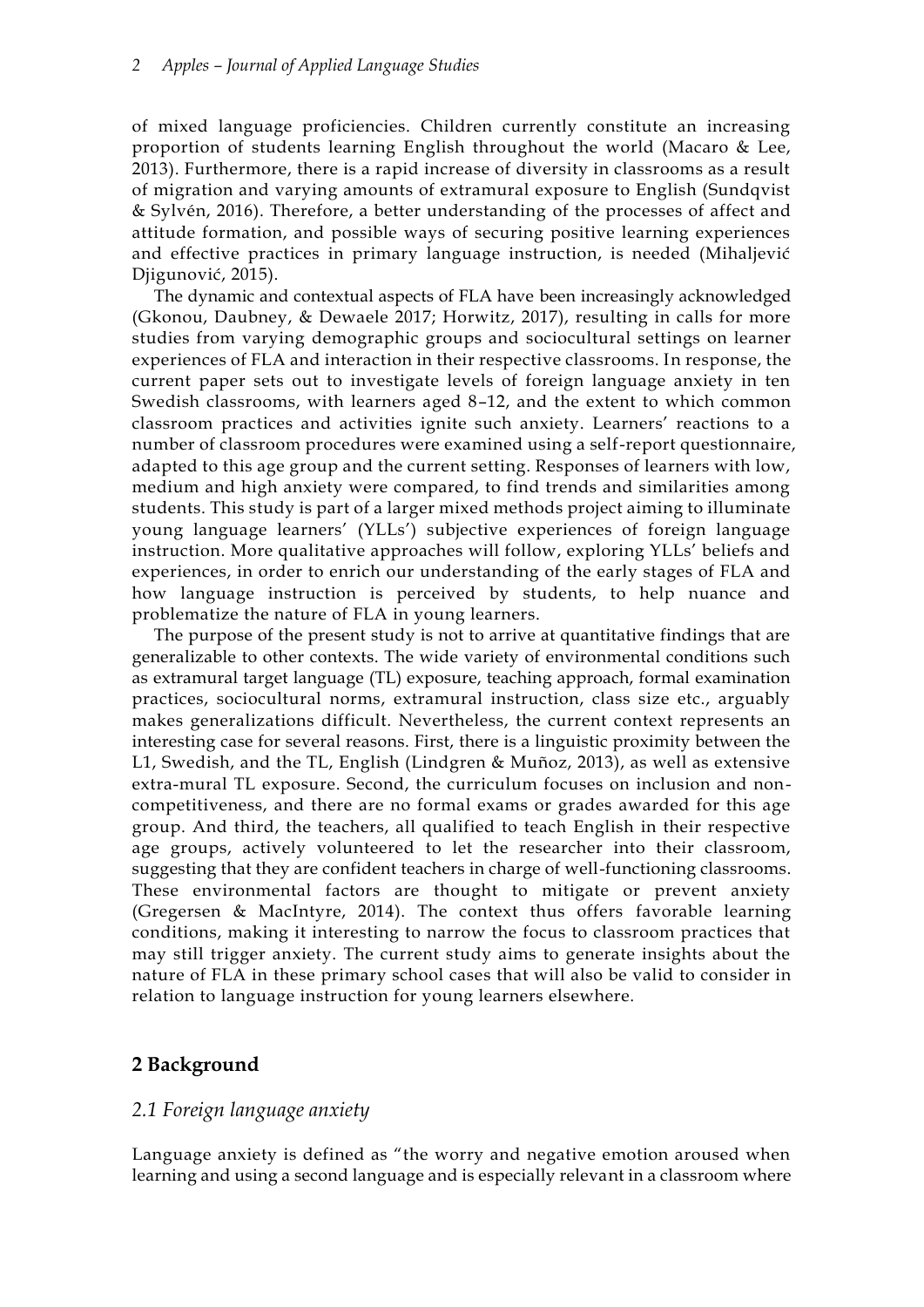self-expression takes place" (Gregersen & MacIntyre, 2014, p. 3). It is thus situation-specific and involves cognitive and affective as well as physical and social dimensions (Gregersen & MacIntyre, 2014). MacIntyre and Gardner (1991) claimed FLA to be one of the most prominent factors for predicting success in foreign language learning and to date, there is a general consensus regarding the detrimental effects that FLA has on the learning process and the learning experience (Gkonou, Daubney, & Dewaele, 2017; Gregersen & MacIntyre, 2014; MacIntyre, 2017; Yan & Horwitz, 2008).

FLA has been found at all levels of instruction investigated worldwide, suggesting that as many as 30–40% of learners share the experience of FLA to at least a moderate degree (Horwitz, 2016). Much research aiming to identify components and establishing causal relationships between FLA and, for example, age and proficiency levels have been conflicting and inconclusive, which may be explained by the contextual and dynamic nature of the construct (Mihaljević Djigunović, 2009). At present, in line with a more dynamic research paradigm (Gkonou, Daubney, & Dewaele, 2017), FLA is regarded as both a cause and as an effect, both as a personal trait and as a situation-specific phenomenon, as stable over time as well as dynamic (Gkonou, 2017), varying in intensity within the same lesson (MacIntyre, 2017). Horwitz (2017) therefore advocates a shift of focus from the psychological to the applied and pragmatic, to generate findings that can inform and have direct implications for language teaching.

FLA is a multilayered construct, related to and interacting with a variety of other similarly complex variables, for example agency (Mercer, 2011; Oxford, 2017) and self-esteem (Rubio-Alcalá, 2017). Such learner-internal aspects are in turn in constant interplay with contextual factors, such as classroom atmosphere and interaction, teaching approach and assessment practices (Gkonou, 2017; Mihaljević Djigunović, 2009; Rubio-Alcalá, 2017). Extensive TL use has been found to cause FLA, at least for beginners (Macaro & Lee, 2013). Another trigger may be heterogeneity in the proficiency levels within groups (Frantzen & Magnan, 2005), whereas multilingualism has been found to reduce FLA (Dewaele, 2010). On a macro level, extramural exposure, cultural and educational norms and curricular demands also impact the instructional context and aggravate or alleviate anxiety (Gkonou, 2017; Yan & Horwitz, 2008).

## *2.2 Foreign language anxiety and young learners of English*

A number of factors may help explain why early English instruction has been left under-researched with regard to FLA and other affective variables. In the past, the construct was assumed to be more applicable in the case of adult beginners, as TL instruction and communication limited their ability to express their identities and maintain their self-image. Such challenges were presumed to be potentially more frustrating for adults than for children (MacIntyre & Gardner, 1991). Furthermore, young learners have been regarded as a rather homogeneous population, with a positive self-perception, which has made research on individual differences appear to be less relevant in this age group (Mihaljević Djigunović, 2015).

Teaching YLLs differs in many ways from teaching adolescents or adults. Primary school students are in a sense a captive audience; instruction is compulsory and they are not able to deal with anxiety by dropping out of English courses, skipping classes or changing majors. They are at an age where their rapid cognitive, emotional and linguistic development affect their attitudes and their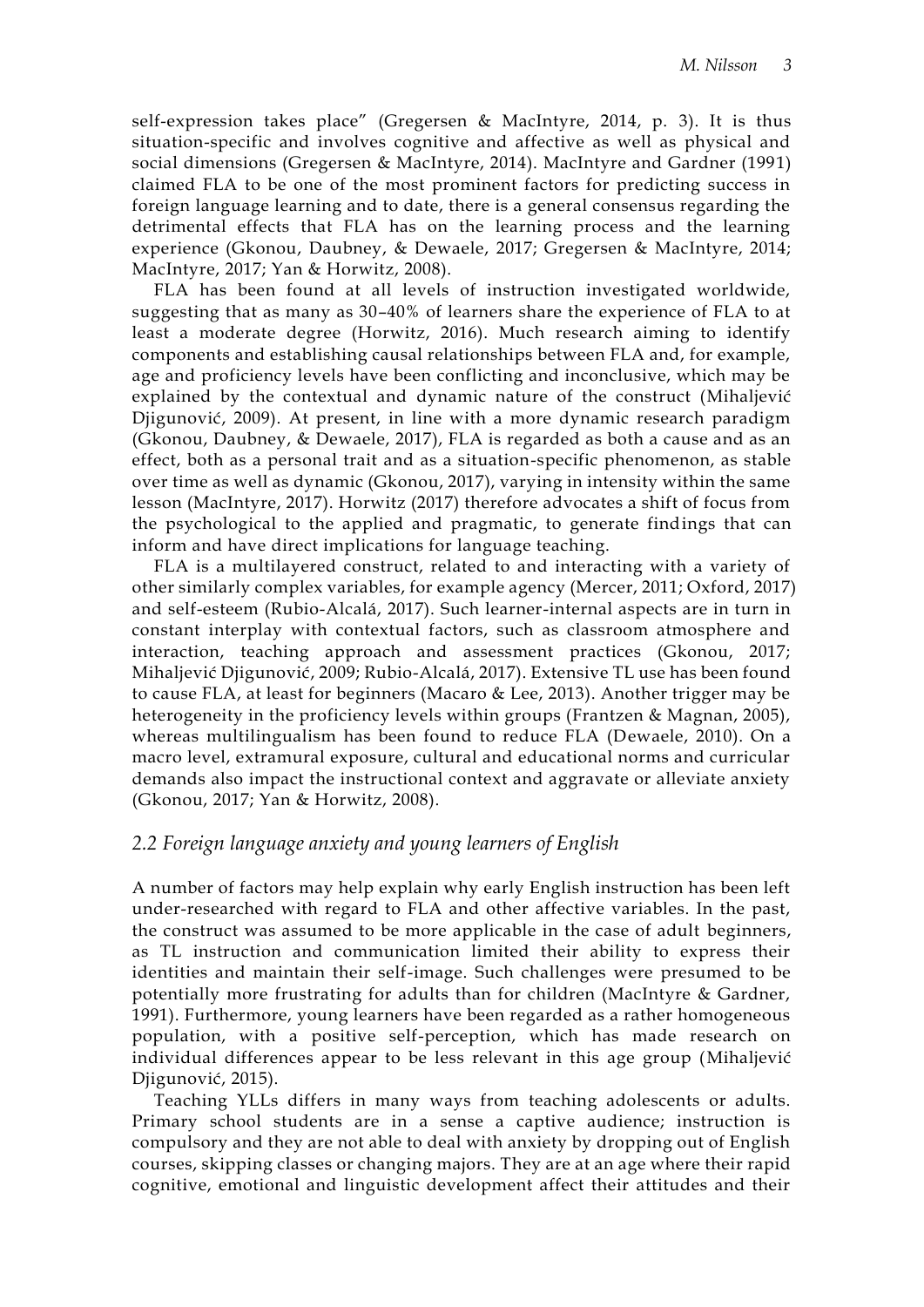metacognitive abilities (Mihaljević Djigunović & Letica Krevelj, 2010). Furthermore, in contrast to most adult learners, YLLs do not have previous experiences of foreign language instruction, making primary classrooms interesting settings for FLA research.

In addition, language anxiety is a highly relevant construct to investigate in primary school. Oral communication is the focus of early language instruction in Europe and a major task for teachers is to create an atmosphere where children develop confidence to communicate in English despite their limited language proficiency as beginners (Mihaljević Djigunović, 2012; Swedish National Agency for Education, 2011). Moreover, language anxiety at this young age may have negative long-term effects (Mihaljević Djigunović, 2009), and European policy documents for YLLs are increasingly stressing motivation and confidence as the primary goals of early language instruction (Mihaljević Djigunović, 2012).

Studies involving young learners, predominantly conducted in east Asia (Chan & Wu, 2004; Liu & Chen, 2013; Yim, 2014; Yim & Yu, 2011) and southern Europe (Er, 2015; Gürsoy & Akin, 2013, Mihaljević Djigunović, 2009) have concluded that language anxiety is common in these classrooms settings as well. These studies found fear of exams, failing class and receiving negative evaluations to be top worries for YLLs. Speaking in class was another source of anxiety and Yim and Yu (2011) concluded *oral English classroom anxiety* to be a more important underlying factor than self-confidence. Similarly, a Swedish study, although with older students, aged 15–16 (Thompson & Sylvén, 2015), confirmed that the most salient underlying construct of FLA in a Swedish context was by far *English class performance anxiety*, related to speaking and understanding target language input. Mihaljević Djigunović (2009, referring to her own study in Croatia in 2002) found that more than half of the 7–18-year-olds in her sample experienced anxiety when speaking in class. Students aged 7–10 felt most worried about making mistakes and the teacher was the most cited source of anxiety, by being strict or ironic and making learners nervous. In Turkey Gürsoy and Akin (2013) likewise found fear of making mistakes as well as test anxiety among the 10–14-year-old participants in their study. A general finding is that FLA increases along with proficiency from childhood through teenage years (Er, 2015; MacIntyre & Dewaele, 2014; Mihaljević Djigunović, 2009). An important consideration, however, is that for children, levels of anxiety are often attributed to age factors, when they may just as well prove to be responses to differences in the learning environments (Mihaljević Djigunović, 2009, 2012), and the organization of compulsory education, involving transitions within the school system, changes of teachers and splitting of groups (Mihaljević Djigunović, 2015). In addition, recent studies on YLLs have highlighted the strong idiosyncratic development of emotion and selfconcept among young learners within the same context (Mihaljević Djigunović, 2015).

## *2.3 Primary English education in the Swedish language context*

Although not an official language, English enjoys a high status in Swedish society. Along with the main language Swedish, English is present in media and everyday life and thus exhibits less traits of a foreign language compared to many other parts of the world (Sundqvist & Sylvén, 2014). The abundance of English input and the linguistic proximity between English and Swedish (Lindgren & Muñoz, 2013) may be contributing factors that explain Sweden's high ranking in international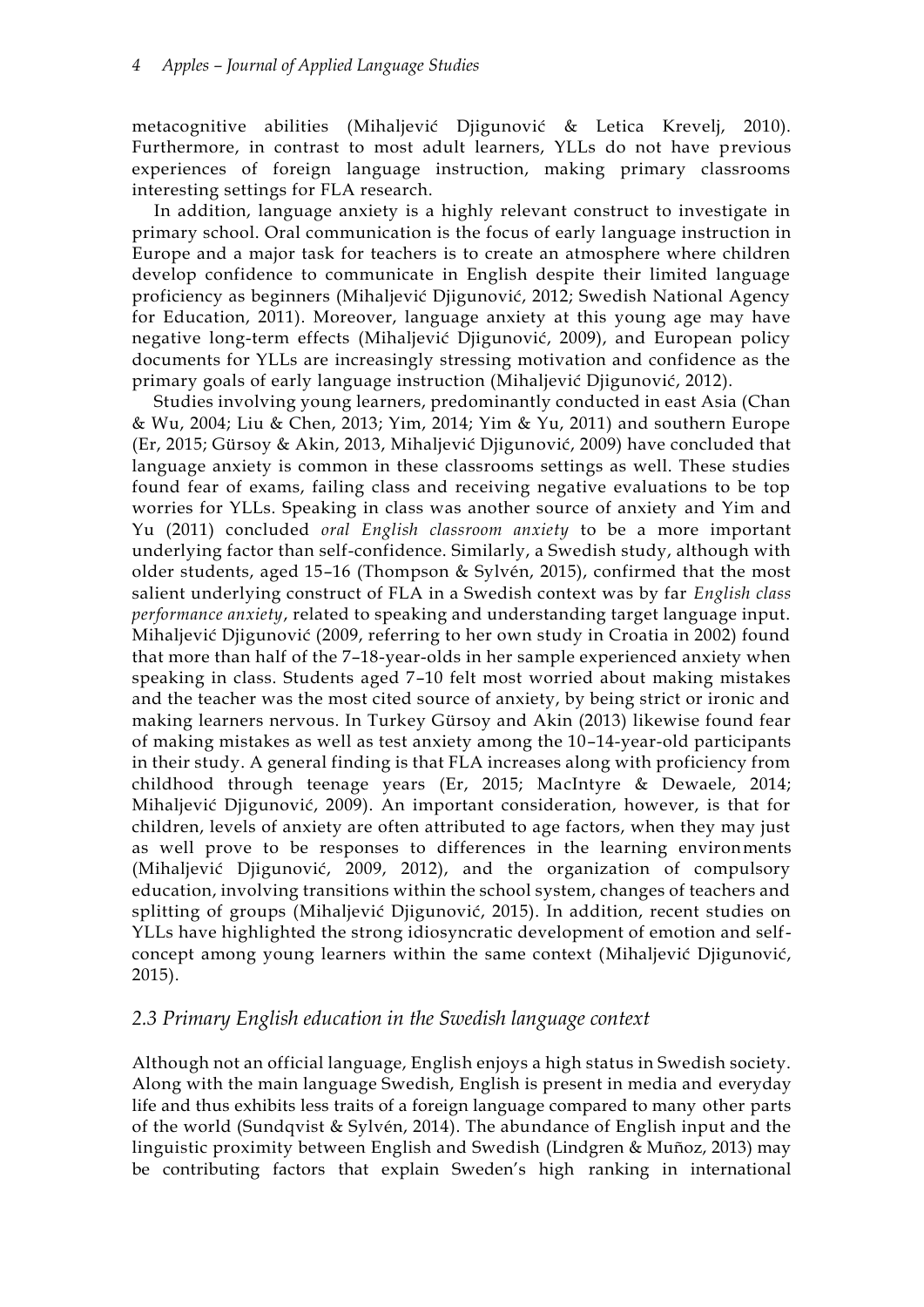proficiency surveys (for example, Education First, 2018). Swedish children thus grow up surrounded by English and adults who, in general, master English and where there are cognate words in the two languages. Such linguistic proximity has also be found to reduce FLA (Dewaele, 2010).

English is a compulsory subject from school year 3 (age 9) although many schools teach English from year one (age 7) or earlier. The national syllabus specifies core content of instruction in general terms for school years 1–3 (ages 7– 10), 4–6 (ages 10–13) and 7–9 (ages 13–16) and grades are not awarded until year 6, at age 13. Teachers and schools have a lot of freedom when it comes to teaching approach, materials and content. Classroom atmosphere is usually quite informal and supportive and learners are not grouped according to proficiency levels . Competitive elements are reduced and the curricular documents prescribe an explicit focus on equality, solidarity and accepting diversity (Swedish National Agency for Education, 2011). As a result, some of the factors found to aggravate anxiety, such as receiving poor grades or failing the course, do not apply to the Swedish primary school setting.

Out-of-school instruction in English for young learners is rare in Sweden. However, many Swedish children receive a lot of English input from films, music, games and social media, making formal instruction a minor contributor to their total English exposure (Sundqvist & Sylvén, 2014; Swedish Media Council, 2015). This engagement with online activities naturally varies greatly among individuals. In addition, due to immigration, the classrooms also include a growing number of learners from a variety of language backgrounds, although they are unevenly distributed between schools and areas in Sweden (Ambrose, 2017). Newly arrived learners come to Sweden with differing levels of proficiency in English. Swedish classrooms are therefore becoming increasingly heterogeneous and while some learners are already rather familiar with English, English is more of a foreign language for others.

The Swedish primary school setting therefore offers an educational context where macro level variables such as linguistic proximity, extensive out-of-school exposure and the absence of formal exams and grades are assumed to reduce the prevalence of FLA. Therefore, the focus of investigation in the present study is instead learners' affective responses to potential micro-level triggers, which are closely linked to language learning in a classroom context, such as listening to English, volunteering to speak, and making mistakes.

## **3 The present study**

Against this background, the present study investigates levels and triggers of FLA in English instruction in Swedish primary school, with learners aged 8–12. FLA is conceptualized as negative feelings that relate to oral activities and experiences of communicating in the language classroom. A self-report questionnaire was used to gather data from 225 learners guided by the following research questions:

- 1. To what extent do the young learners participating in this study experience foreign language anxiety, as conceptualized above?
- 2. What do these learners in general find most anxiety provoking about oral classroom interaction during the English lessons?
- 3. How do less anxious learners differ from more anxious learners in relation to research question 2?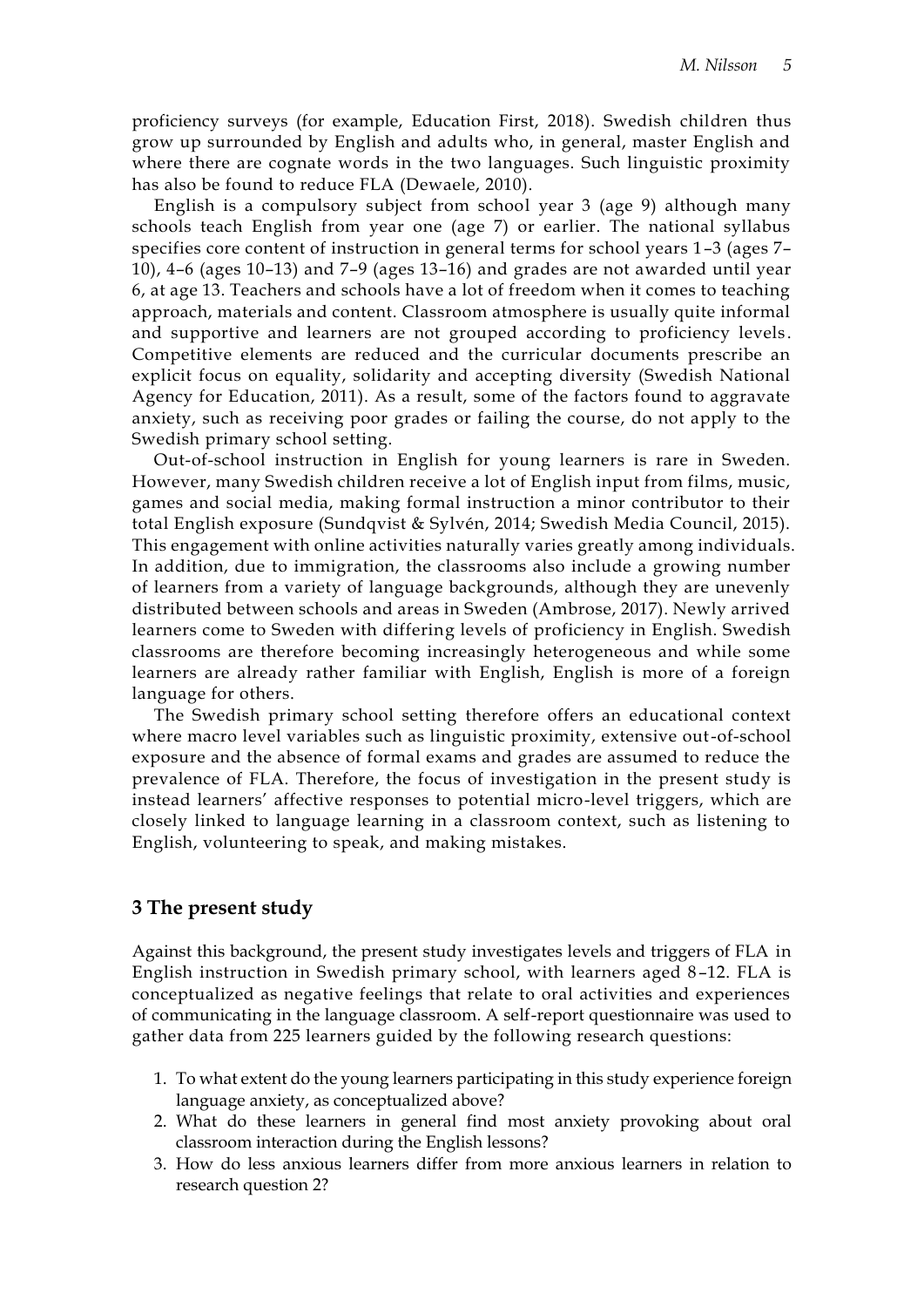4. What similarities and differences can be found within the group of high anxiety learners in relation to research question 2?

#### *3.1 Participants*

The study was conducted with 225 YLLs in years 2–5, in ten Swedish classrooms taught by seven different teachers in six schools (27 learners in year 2, 51 in year 3, 89 in year 4 and 58 in year 5). Of the learners, 51.6% were girls, 48.4% boys. All of the teachers had Swedish as their L1 and were experienced and certified to teach English in primary school. Four groups were taught by generalists, their class teachers, and the remaining six by language specialists. The schools are situated in similar socio-economically stable urban and suburban areas of Stockholm.

As multilingualism has been found to reduce FLA (Dewaele, 2010), the study sought to limit the number of variables by inviting groups where most learners did not have this benefit. Consequently, no more than a few students in each group of 20–29 children were multilingual. English had been introduced from the beginning of the first or second school year, at age 7–8 (although in practice most often introduced rather gradually). Learners were thus quite homogeneous as far as their sociocultural and educational backgrounds. Still, all learners, teachers, and groups are different and no classrooms environments are exactly the same. In order to get a spread of instructional experiences and to identify a group of learners of a reasonable size who do report higher levels of FLA, ten classrooms were included.

Lesson time varied from 40 minutes per week in year 2 to 120 minutes per week in year 5. The teachers gave active consent to let the researcher into their classrooms. All students were invited to participate in the study by handing in consent forms signed by their guardians. Data were collected from 91% of all the learners.

#### *3.2 Pilot study*

The researcher's previous teaching experience, formal and informal discussions with anxious learners aged 9–16 in and out of class, and numerous observations from teacher education practicum served as a point of departure to FLA in the Swedish primary school setting. A pilot study was conducted in two classrooms, with learners aged 9–11, in year 3 and 4, beginning with classroom observations on 2–3 occasions, to get an overview of the classroom routines, environments and learner behavior in general.

Both groups had English lessons in their home classrooms. The teachers made use of both English and Swedish to differing degrees during different lesson routines and activities. Lessons were rather teacher-centered where the teacher spoke to the whole group or interacted with one learner at a time. In the year 3 classroom, volunteering answers was optional. From the observations, it was obvious that some learners never volunteered. The teacher in year 4 sometimes called on students, for example to check on homework. The atmosphere in both classrooms was very supportive. Learner mistakes were not commented on and students were never observed laughing or teasing others. A range of activities was used during the lessons. Learners worked in pairs and groups, for example to read or translate texts or prepare to act out short scenes. As could be expected, some learners engaged with enthusiasm while others were more reluctant. Some young learners had difficulties concentrating.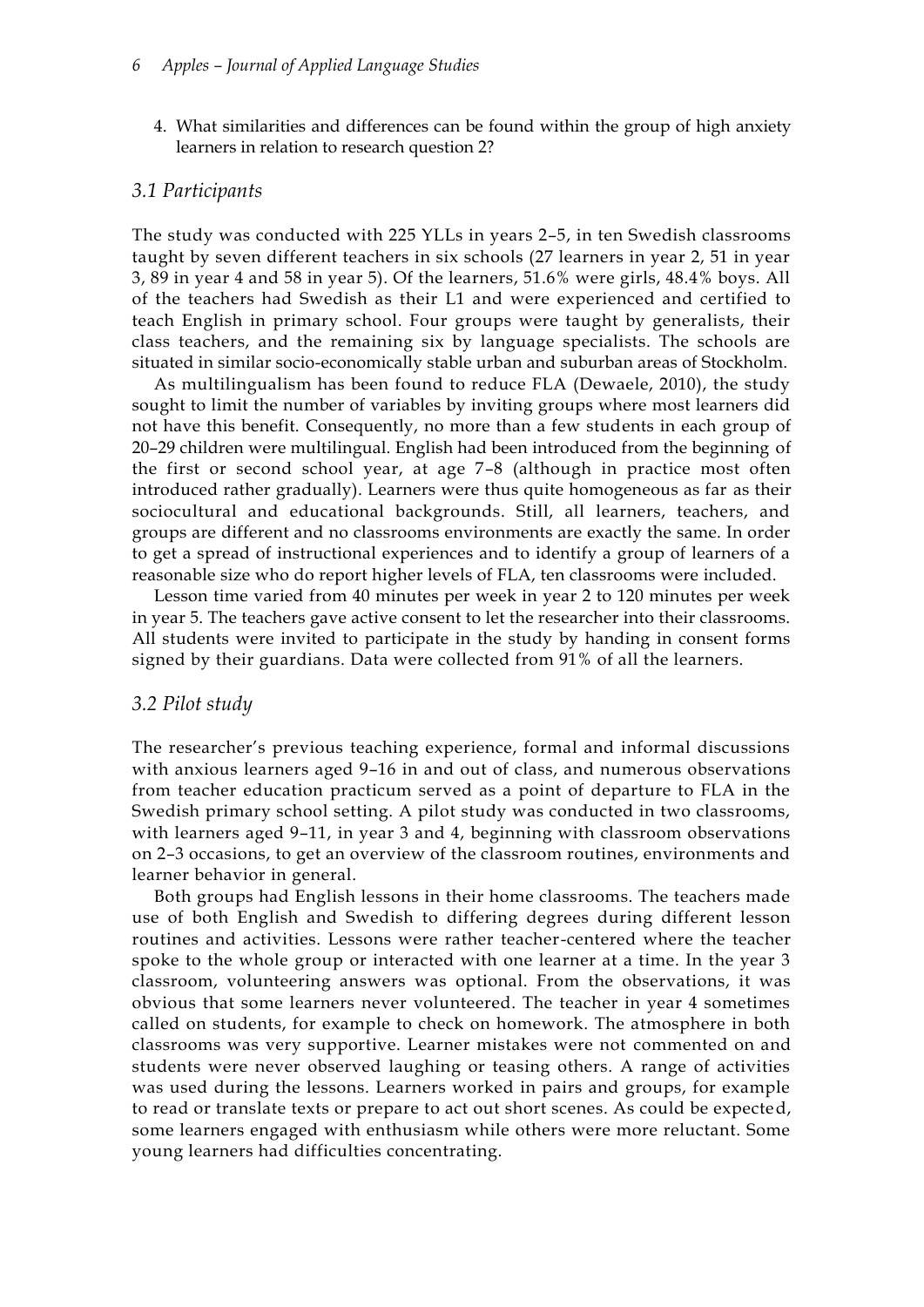The data collection procedure, using the self-report questionnaire described below, adapted for the present context, was conducted in the two classrooms. Judging by this pilot, the items and procedure were valid, appropriate and meaningful for the participants. The two teachers confirmed the face validity of the questionnaire. Therefore, data collection, with observations and questionnaires, was conducted without changes in eight additional groups.

## *3.3 Observations – Classroom contexts*

Observations revealed many similarities among the ten classrooms, such as a warm and supportive atmosphere. The teacher-learner relationships were informal and the children approached their teachers for chats and hugs or to ask for various kinds of help. The teachers gave a lot of positive feedback, mistakes were most often disregarded and children were never caught laughing or teasing their peers about a mistake or a wrong answer.

The lessons followed certain routines but also involved variety and a range of different activities. There were more playful elements in the earlier years, with an increasing focus on literacy skills and focus on form in the later years, although pronunciation and basic grammar were briefly highlighted by all the teachers. The older learners used course books to differing degrees and received homework.

As observed in the pilot classrooms, teacher-centered instruction was predominant. In some groups in year 4 and 5 learners were at times called on randomly by the teacher. Most often, however, learners volunteered by raising their hands and in many classrooms speaking to the whole group was therefore optional. Students were engaged in oral pair or group work to differing degrees in the various classrooms. The amount of pair or group work was higher for the older learners and included activities such as reading dialogues, practicing simple conversations or working with oral activities or games.

All teachers had a good command of English which they spoke fluently. Two of the teachers, in years 3 and 4, spoke only English during the lessons. One of them allowed the learners to make use of their L1 (Swedish) while this was not accepted by the other. The rest of the teachers primarily used the TL although the amount varied throughout different lesson elements and activities. These teachers used the L1 to enhance understanding by translating certain words or to focus on form and raise awareness of differences between the TL and the L1. Procedural instructions for how to carry out activities often involved both languages, where most of the teachers would include words or brief explanations in Swedish before or after the same instruction in English. FLA was not addressed during the observed lessons but the teachers often used facial expressions or verbal cues to encourage hesitant learners to try and to guess.

## *3.4 Adaptation of questionnaire*

To tap into the subjective experiences of young learners in a non-threatening and efficient way, a questionnaire was used. The Foreign Language Classroom Anxiety Scale (Horwitz et al., 1986), FLCAS, used to operationalize FLA in numerous studies and contexts, served as a frame of reference. It was, however, designed for learners at university level, and needed modification for this age group in the Swedish context. More specifically, a questionnaire had to be aligned with not only learners' experiences but also their maturity and linguistic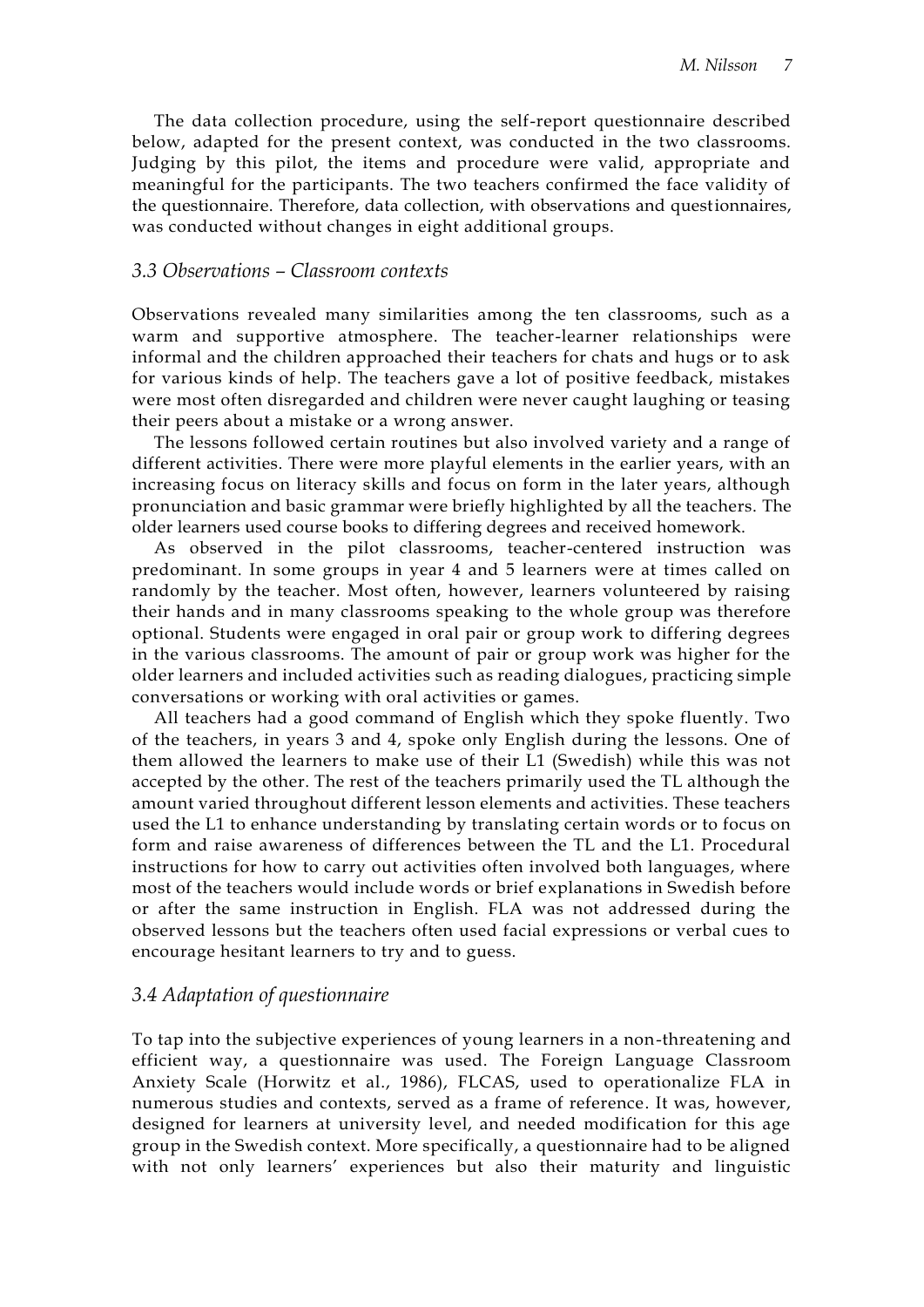development. In addition, the data collection procedure itself needed to be efficient, requiring it to include a limited number of items in order for learners to maintain concentration. The risk of making the scope of a questionnaire either too broad or too narrow (Messick, 1993) was therefore obvious. The aim was thus to target important components of FLA in these classrooms while excluding behavior not related to the construct. For example, difficulties concentrating and staying focused on a task may not necessarily indicate anxiety for a 9–year-old.

Based on the observations and previous studies suggesting that FLA is most related to oral performance in compulsory school (Thompson & Sylvén, 2015; Yim & Yu, 2011), the research questions, and thus the questionnaire, focused on oral interaction. Each of the 33 FLCAS items (see Appendix 1) was considered. Statements found irrelevant for these YLLs in general, referring to tests, homework, corrective feedback, walking to English class etc., were excluded (items 3, 5, 8, 10, 15, 16, 17, 19, 21, 22, 25, 28, 30). Items related to feeling distracted (6, 12) were ruled out (see above discussion). As the observations revealed that for many YLLs, oral TL production was limited to pair or group work, an item concerning affect in such situations was added.

Aiming for a survey with clear and comprehensible statements, following the guidelines for data collection with children prescribed by de Leeuw, Borgers and Smits (2004), all remaining FLCAS-items that were judged vague (with abstractions such as e.g., *feeling self-conscious*, 1, 9, 18, 24, 27) were taken out. Hypothetical statements asking children to estimate their degree of confidence while interacting with native speakers of English (14, 32) were also eliminated.

Furthermore, considering the developmental variance in the age group, items involving comparison to or understanding of peers (e.g. *I don't understand why some people get so upset over English lessons*, 7, 11, 23) were not regarded as appropriate. In accordance with the recommendations (de Leeuw et al., 2004; Scott, 2008), the instrument was designed to target learners' actual experiences. All statements were worded affirmatively and in Swedish. The questionnaire included the following seven items:

- 1. *I am afraid of making mistakes in English1.* (FLCAS item 2, without the negation)
- 2. *It makes me nervous when I do not understand everything the teacher says in English.* (FLCAS items 4, 29)
- 3. *It feels ok to speak English in pairs or small groups.* (New item)
- 4. *I feel more nervous during English lessons than while working with other school subjects.* (FLCAS item 26, simplified)
- 5. *I gladly volunteer to answer questions in English*. (FLCAS item 13, rephrased to address all learners, including those who do not volunteer)
- 6. *I am afraid the others will giggle or tease me when I speak English.* (FLCAS item 31, rephrased to include reactions more subtle than laughter)
- 7. *I feel nervous if I am asked to speak in English without having prepared or practiced first.* (Modification of FLCAS items 9, 18, 20, 24, 27, 33 but without assuming that learners are called on, or asked to speak in front of the class)

## *3.5 Adaptation of response sheet and data collection procedure*

For the two items referring to willingness to interact (items 3 and 5), response options were reversed, making higher scores, on the right hand side of the response sheet, indicate higher anxiety for all items. Thus, the risk of learners exaggerating anxiety by choosing answers that appear first on a list (Scott, 2008), was avoided.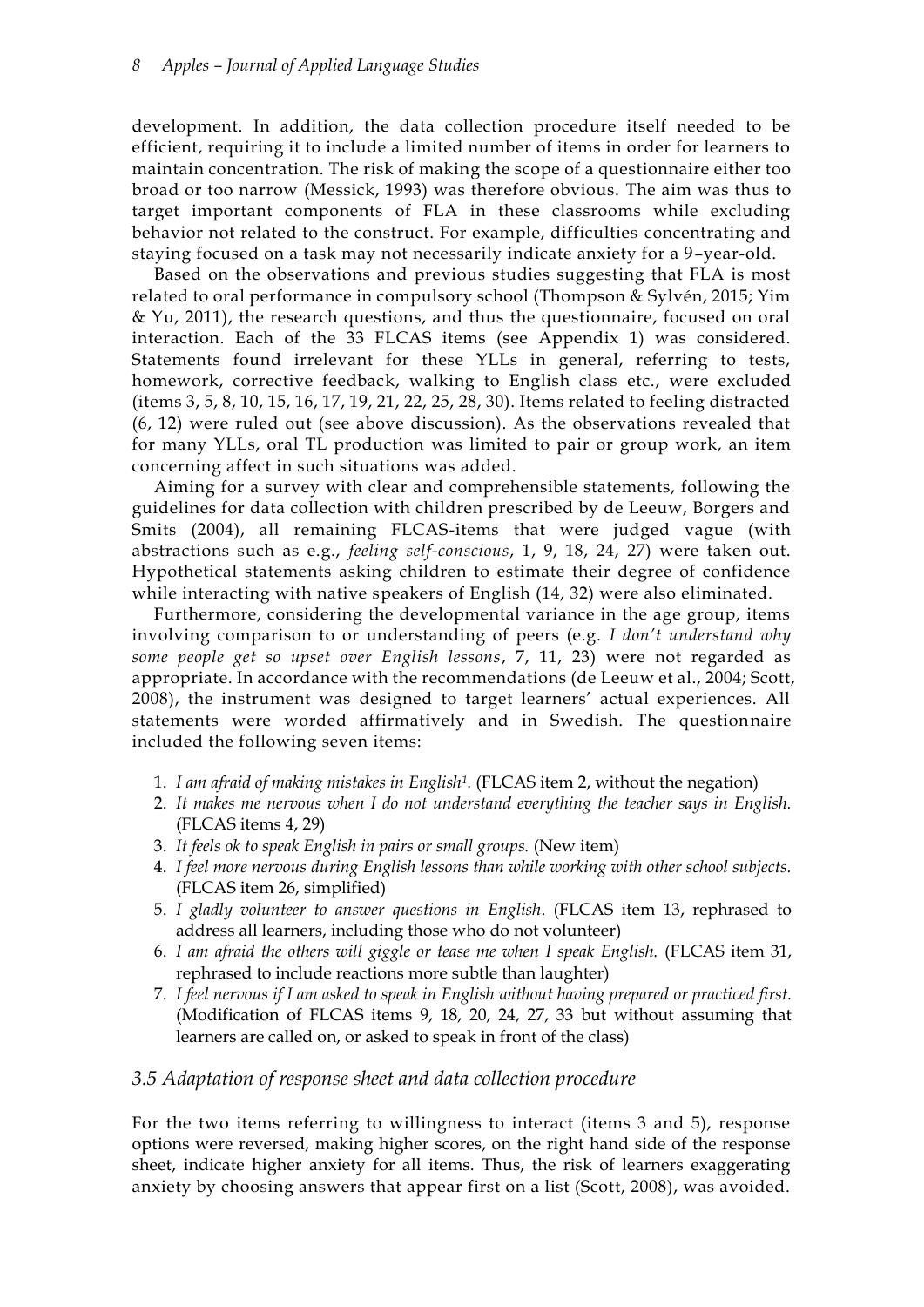Some researchers suggest using only a 3-step scale when working with young participants (Tymms, 2012). Contrary to this recommendation, anticipating questions from these 8–12-year-olds such as *What if it's in between often and never?*  and aiming to be very precise, a 7-step scale was used. Response options were not based on agreement (e.g., *strongly agree/neither agree nor disagree*), as in the FLCAS, but on frequency *(never/almost never/rarely/sometimes/often/ almost always/always)* as this was considered to be easier for YLLs to relate to. The limited scope of the questionnaire makes it a rather crude measurement, although with more nuanced responses than in the FLCAS.

To secure internal validity further, response sheets with the Likert scale options, but without the statements, were handed out to all participants. The items were read aloud in Swedish by the researcher, to avoid any negative effect of varying levels of literacy. This procedure made it possible to clarify the statements in case something was unclear and also prevented the children from rushing through the activity. Considering the possibly sensitive topic of FLA, it was important to stress that their responses would only be read by the researcher, and that their thoughts and experiences were equally important and interesting for this study. The teacher was not present during the data collection procedure. To maintain confidentiality, learners covered their answers with a blank sheet of paper. The children were allowed to draw on these cover sheets while waiting for their classmates to take the time they needed to respond thoughtfully. The entire procedure, including instructions and the completion of the questionnaire, thus took 20–30 minutes.

The students were very eager to participate, took their time and asked for clarifications if needed. Using a 7-step Likert scale proved not to be a problem. In fact, some learners used arrows and other ways of enhancing their circled answers to be even more nuanced. All response sheets were completed correctly. The internal consistency of the scale, with the seven items referring to FLA, was good (Cronbach's alpha=.86).

## *3.6 Data analysis*

Each answer to the seven items was awarded 1–7 points, making the total possible score range from 7 (indicating no anxiety at all) to 49 (the maximum level of FLA). Data were analyzed in SPSS. The results from the questionnaire are presented using descriptive statistics in which learners were assigned to a low, medium or high anxiety group based on their total score, where cut-off points for low and high anxiety learners were set to 1 SD below and above the mean, respectively. The medium anxiety group were thus learners within 1 SD of the mean. The analysis focused on anxiety levels of the full group, and the three subgroups, in relation to each item.

## **4 Results**

This section first illustrates the total FLA scores in the full group and the distribution across classrooms. Responses to each questionnaire item addressing specific classroom practices are then presented, in the order of increasing mean scores, followed by the item that compared English to other school subjects.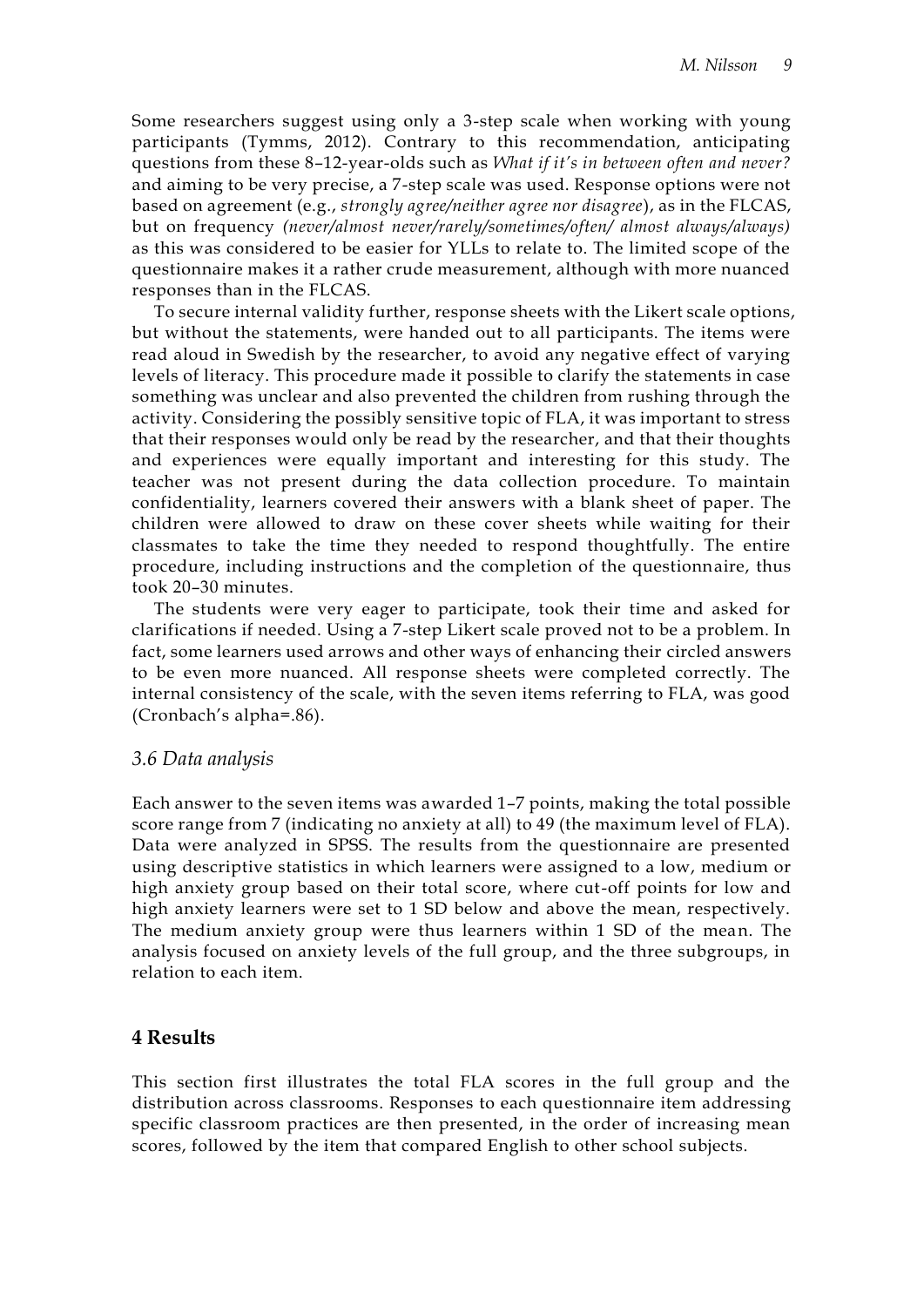Results reveal that learners were spread along a continuum of anxiety levels, rather than belonging to three distinct groups. However, for the sake of illustrating this continuum and making comparisons between students with different levels of reported anxiety, the learners were divided into three subgroups. Table 1 illustrates the distribution of FLA in the full group. Many learners reported a low total score, on the less anxious part of the scale, and 7 learners, 3.1%, reported a total score of 7, the theoretical minimum. Interestingly, the threshold for the high anxiety group therefore coincided with the theoretical mean of the questionnaire, which was 28. In other words, a total score of 29 or above represents a learner generally opting for *often*, *almost always* or *always* on the questionnaire items (or *rarely*, *almost never* or *never* in relation to positive statements), arguably a very reasonable definition of high anxiety.

|                         | scores    | N   | $\frac{0}{0}$ | Mean $(M)$ | SD   |  |
|-------------------------|-----------|-----|---------------|------------|------|--|
| Low anxiety learners    | $7 - 12$  | 41  | 18.2          | 9.9        | 1.63 |  |
| Medium anxiety learners | $13 - 28$ | 143 | 63.6          | 20.0       | 4.36 |  |
| High anxiety learners   | $29 - 45$ | 41  | 18.2          | 33.8       | 4.20 |  |
| Total                   | $7 - 45$  | 225 | 100%          | 20.69      | 8.27 |  |

**Table 1.** Questionnaire results in the full group.

FLA scores were distributed unevenly across classrooms (Figure 1). In some classrooms, (E, H and I) there was only one high anxiety learner (4–8%) while there were 11 learners (38%), in classroom C. Two other groups in year 4, classroom F and G, were taught by the same teacher and reported rather similar results. This may suggest that anxiety levels are strongly dependent on the individual teacher. However, the three groups in year 5 (classrooms H, I and J) all had the same teacher, who planned and carried out the lessons in the three groups in the same way but reported widely varying levels of anxiety. While the teacher has been suggested to be an important contextual variable related to FLA, these classrooms suggest the relationship is far from straightforward.



**Figure 1.** Distribution of learners in the ten classrooms according to levels of anxiety.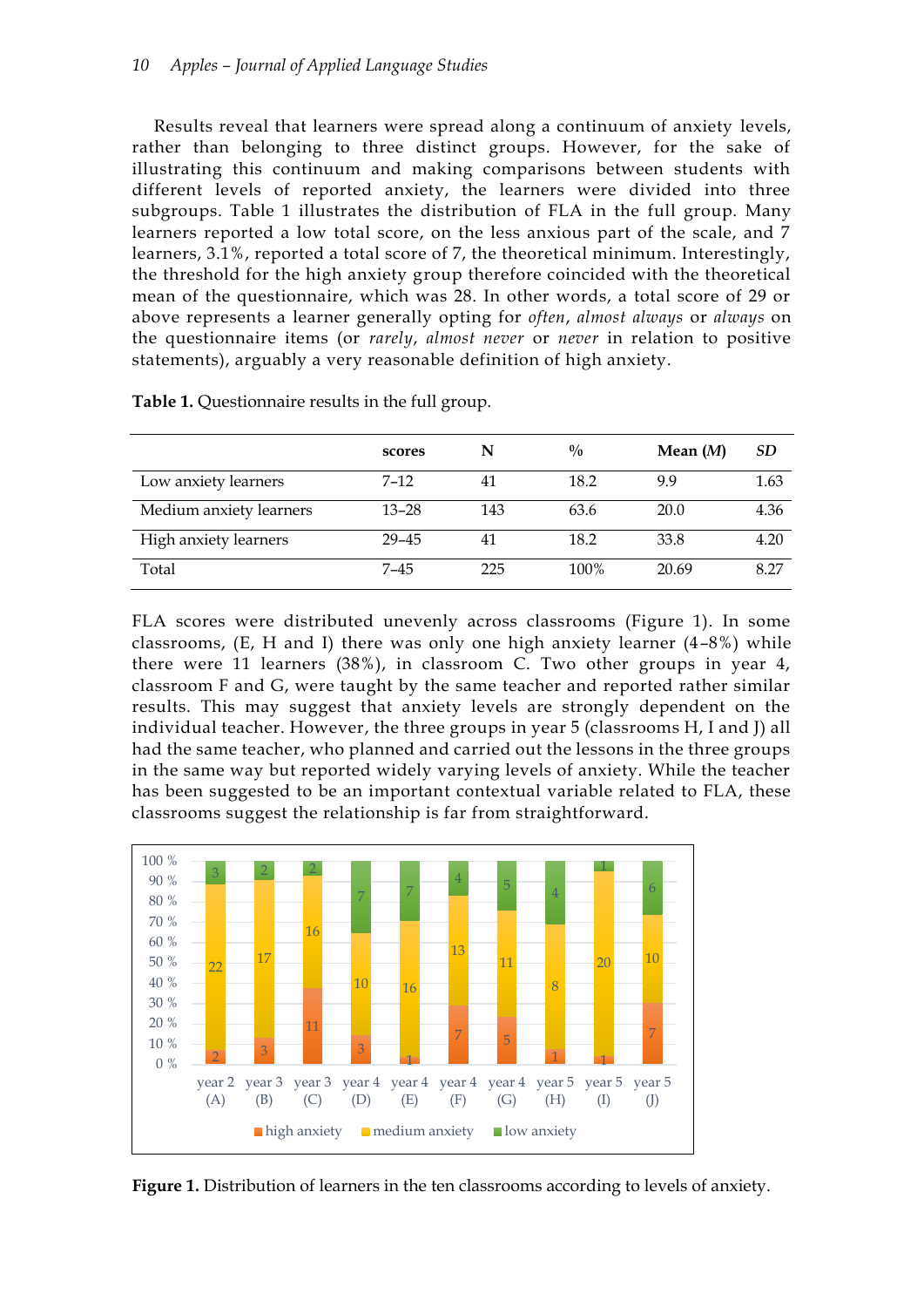Graphs illustrating the distribution of responses to each questionnaire item are included below. (Note however, that the scale indicating the number of learners differ between graphs.) To complement the mean value and standard deviation for each item, the percentage of so-called anxious responses, is added, referring to the the proportion of learners who chose one of the options on the anxious part of the Likert scale, opting for *often,almost always* or *always* (or *rarely, almost never* or *never* for positive statements). Looking at potentially anxiety-provoking situations included in the questionnaire, the lowest levels were reported for talking in pairs and fear of negative reactions from peers (see Figures 2 and 3).



**Figure 2.** Responses to questionnaire item 3.



**Figure 3.** Responses to questionnaire item 6.

For most learners these aspects did not appear to cause negative emotions. The high anxiety learners, however, were distributed across all response options.

According to Figure 4, not understanding TL input generated more anxiety.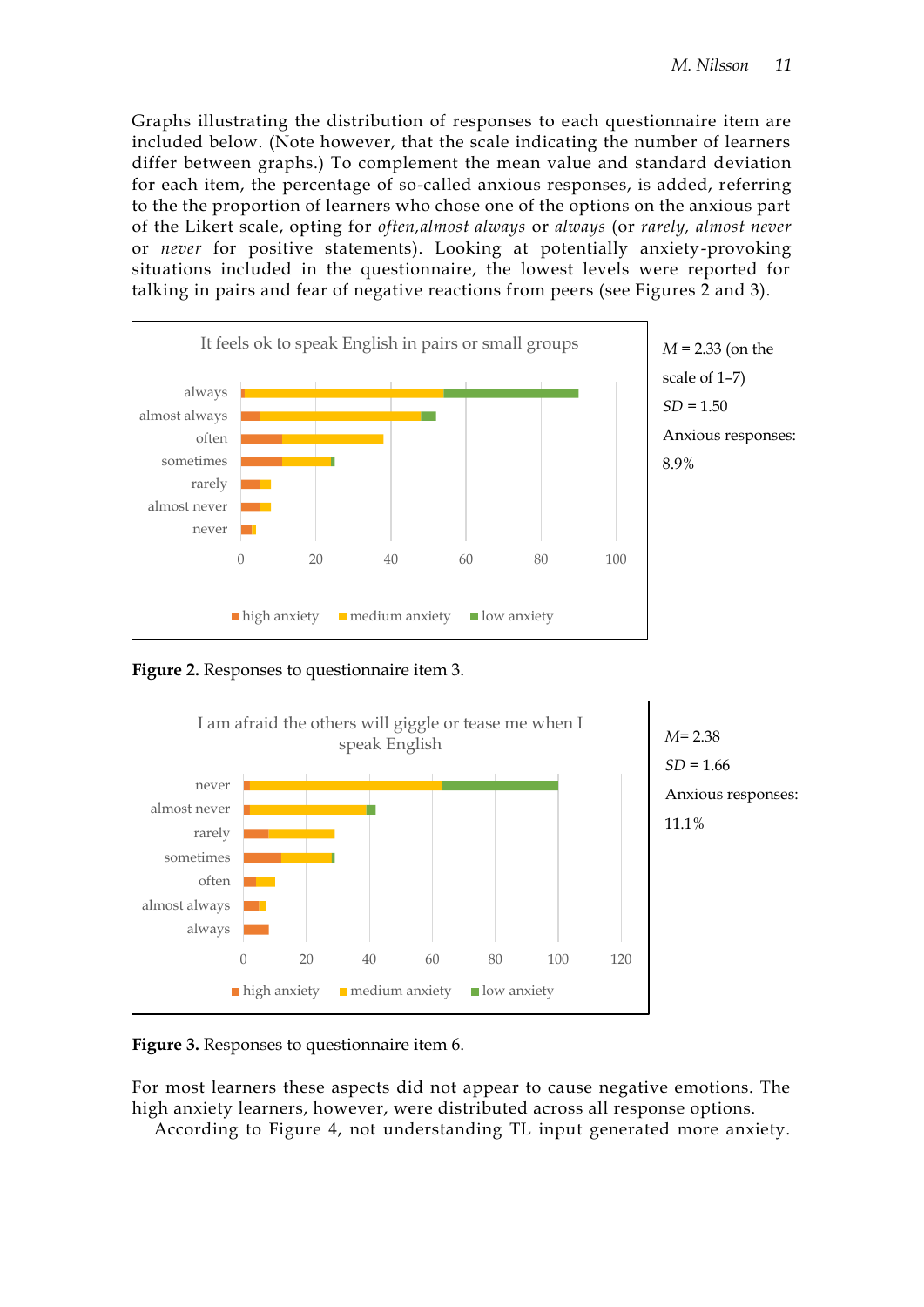

**Figure 4.** Responses to questionnaire item 2.

The highest levels of anxiety were reported in relation to oral production: fear of making mistakes, volunteering answers in class, and being asked to speak without preparation, as illustrated by Figures 5, 6 and 7.







*M* = 3.33 *SD* = 1.08 Anxious responses: 22.7%

**Figure 6.** Responses to questionnaire item 7.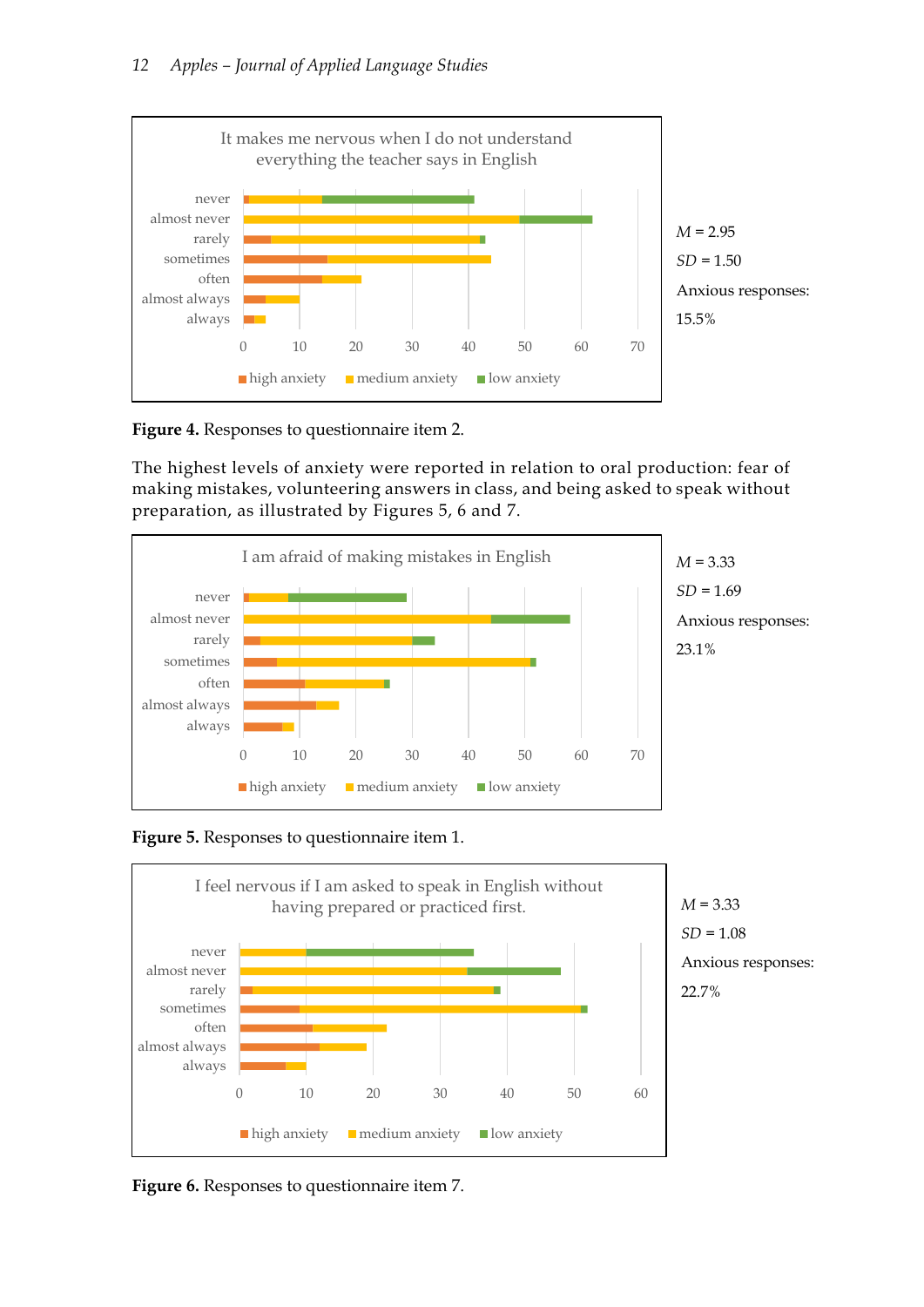

**Figure 7.** Responses to questionnaire item 5.

Speaking in full class thus triggers anxiety levels that are higher and more evenly distributed across the whole group. Hence, the top worries in the group as a whole revolve around their own oral production in class and less around fear of not understanding, speaking in smaller groups or fearing negative reactions from peers. As portrayed in the graphs, the learners, grouped according to certain questionnaire cut-off points, are spread along a continuum, where responses of low anxiety learners and high anxiety learners often overlap, and with medium anxiety learners most often distributed across all response options. In sum, the levels of anxiety differ among students although the factors that trigger anxiety follow the same trends in the group as a whole.

The statement *I feel more nervous during English lessons than while working with other school subjects* differs from the other items, as it does not refer to aspects of English lesson *per se*, but compares English to other subjects, aiming to capture the situation-specific aspect of FLA. Although the mean and the percentage of anxious responses are lower than for most of the other items, the results do indeed show the most apparent divide between the three subgroups (see Figure 8), as most high anxiety learners have opted for an anxious response while the medium and low anxiety students have not endorsed this statement.



**Figure 8.** Responses to questionnaire item 4.

Table 2 compares the distribution of responses of each group and item in more detail, revealing that 75.6% of high anxiety learners find English more anxietyprovoking than other subjects, compared to only 4.2% in the medium anxiety group and none in the low anxiety group.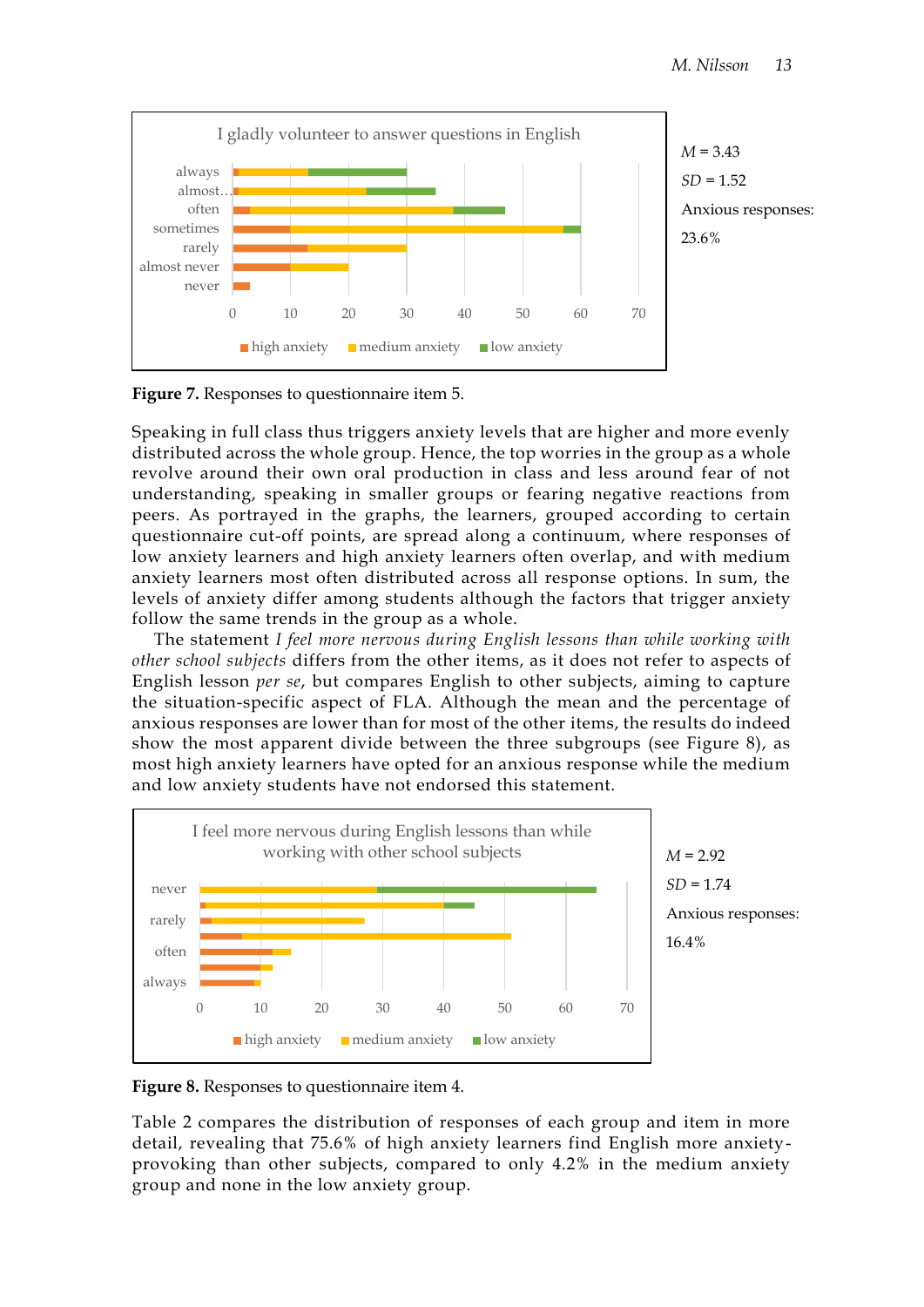|                                        | Anxiety | Likert<br>Anxious |      |           | Likert responses* |                         |                |      |                                            |      |      |      |
|----------------------------------------|---------|-------------------|------|-----------|-------------------|-------------------------|----------------|------|--------------------------------------------|------|------|------|
| Ouestionnaire items                    | level   | responses         |      |           |                   | never ----------------- |                |      | -- %----------------------------<br>always |      |      |      |
|                                        | groups  | in the group      |      |           |                   |                         |                |      |                                            |      |      |      |
|                                        |         |                   | Mean | <b>SD</b> | range             | $\mathbf{1}$            | $\overline{2}$ | 3    | $\overline{4}$                             | 5    | 6    | 7    |
| 1. I am afraid of making mistakes      | low     | 2.4%              | 1.71 | 0.92      | $1 - 5$           | 51.2                    | 34.1           | 9.8  | 2.4                                        | 2.4  | 0.0  | 0.0  |
| in English.                            | medium  | 14.0%             | 3.24 | 1.28      | $1 - 7$           | 4.9                     | 30.8           | 18.9 | 31.5                                       | 9.8  | 2.8  | 1.4  |
|                                        | high    | 75.6%             | 5.27 | 1.34      | $1 - 7$           | 2.4                     | 0.0            | 7.3  | 14.6                                       | 26.8 | 31.7 | 17.1 |
| 2. It makes me nervous when I do       | low     | 0%                | 1.37 | 0.54      | $1-3$             | 65.9                    | 31.7           | 2.4  | 0.0                                        | 0.0  | 0.0  | 0.0  |
| not understand everything the          | medium  | 10.5%             | 2.96 | 1.31      | $1 - 7$           | 9.1                     | 34.3           | 25.9 | 20.3                                       | 4.9  | 4.2  | 1.4  |
| teacher says in English.               | high    | 48.8%             | 4.49 | 1.14      | $1 - 7$           | 2.4                     | 0.0            | 12.2 | 36.6                                       | 34.1 | 9.8  | 4.9  |
| 3. It does not feel ok to speak        | low     | 0%                | 1.17 | 0.54      | $1-4$             | 87.8                    | 9.8            | 0.0  | 2.4                                        | 0.0  | 0.0  | 0.0  |
| English in pairs or small groups.**    | medium  | 4.9%              | 2.18 | 1.26      | $1 - 7$           | 37.1                    | 30.1           | 18.9 | 9.1                                        | 2.1  | 2.1  | 0.7  |
|                                        | high    | 31.7%             | 4.00 | 1.52      | $1 - 7$           | 2.4                     | 12.2           | 26.8 | 26.8                                       | 12.2 | 12.2 | 7.3  |
| 4. I feel more nervous during          | low     | 0%                | 1.12 | 0.33      | $1-2$             | 97.8                    | 12.2           | 0.0  | 0.0                                        | 0.0  | 0.0  | 0.0  |
| English lessons than while             | medium  | 4.1%              | 2.74 | 1.29      | $1 - 7$           | 20.3                    | 27.3           | 17.5 | 30.8                                       | 2.1  | 1.4  | 0.7  |
| working with other school subjects.    | high    | 75.6%             | 5.34 | 1.28      | $2 - 7$           | 0.0                     | 2.4            | 4.9  | 17.1                                       | 29.3 | 24.4 | 22.0 |
| 5. I do not gladly volunteer to        | low     | 0%                | 1.95 | 0.93      | $1-4$             | 41.5                    | 29.3           | 22.0 | 7.3                                        | 0.0  | 0.0  | 0.0  |
| answer questions in English.**         | medium  | 18.9%             | 3.45 | 1.31      | $1-6$             | 8.4                     | 15.4           | 24.5 | 32.9                                       | 11.9 | 7.0  | 0.0  |
|                                        | high    | 63.4%             | 4.83 | 1.30      | $1 - 7$           | 2.4                     | 2.4            | 7.3  | 24.4                                       | 31.7 | 24.4 | 7.3  |
| $6.1$ am afraid the others will giggle | low     | $0\%$             | 1.15 | 0.53      | $1 - 4$           | 90.2                    | 7.3            | 0.0  | 2.4                                        | 9.8  | 0.0  | 0.0  |
| or tease me when I speak English.      | medium  | 5.6%              | 2.13 | 1.27      | $1-6$             | 42.7                    | 25.9           | 14.7 | 11.2                                       | 4.2  | 1.4  | 0.0  |
|                                        | high    | 41.5%             | 4.49 | 1.73      | $1 - 7$           | 4.9                     | 4.9            | 19.8 | 29.3                                       | 9.8  | 12.2 | 19.5 |
| 7. I feel nervous if I am asked to     | low     | 0%                | 1.46 | 0.67      | $1-4$             | 61.0                    | 34.1           | 2.4  | 2.4                                        | 0.0  | 0.0  | 0.0  |
| speak in English without having        | medium  | 14.7%             | 3.30 | 1.35      | $1 - 7$           | 7.0                     | 23.8           | 25.2 | 29.4                                       | 7.7  | 4.9  | 2.1  |
| prepared or practiced first.           | high    | 73.1%             | 5.32 | 1.15      | $3 - 7$           | 0.0                     | 0.0            | 4.9  | 22.0                                       | 26.8 | 29.3 | 17.1 |

#### **Table 2.** Comparison of the three subgroups in relation to each questionnaire item.

\*The numbers refer to the following response options:  $1 =$  never,  $2 =$  almost never,  $3 =$  rarely,  $4 =$  sometimes,  $5 =$  often,  $6 =$  almost always,  $7 =$  always

\*\* Item 3 and 5 were positively worded in the questionnaire, with reversed coding.

To summarize the results of the questionnaire, practically all items prompted responses on the whole scale in the medium and high anxiety groups, as almost half of all learners (48.4% of the students) gave an anxious response to at least one item. The results indicate that anxiety is best understood along a continuum among learners, although this could only be illustrated by assigning learners to three groups according to their total scores. Making oral contributions in class generated the highest levels of FLA for the group as a whole.

A closer look at the similarities within the group of high anxiety learners reveals highly idiosyncratic learner perceptions of what triggers FLA. Their answers vary substantially and they have all contributed with a unique set of results. Only 24.4% of the these students circled neutral and anxious responses exclusively. Just as many, 24.4%, gave answers that spread across six or seven steps on the 7-step Likert scale. What makes the group of highly anxious learners stand out, however, apart from their more frequent experiences of FLA, is that a majority of them perceive English to be the most anxiety-provoking school subject.

## **5 Discussion**

In this section, findings will be addressed according to the research questions and discussed in relation to previous studies and the present context, followed by practical implications.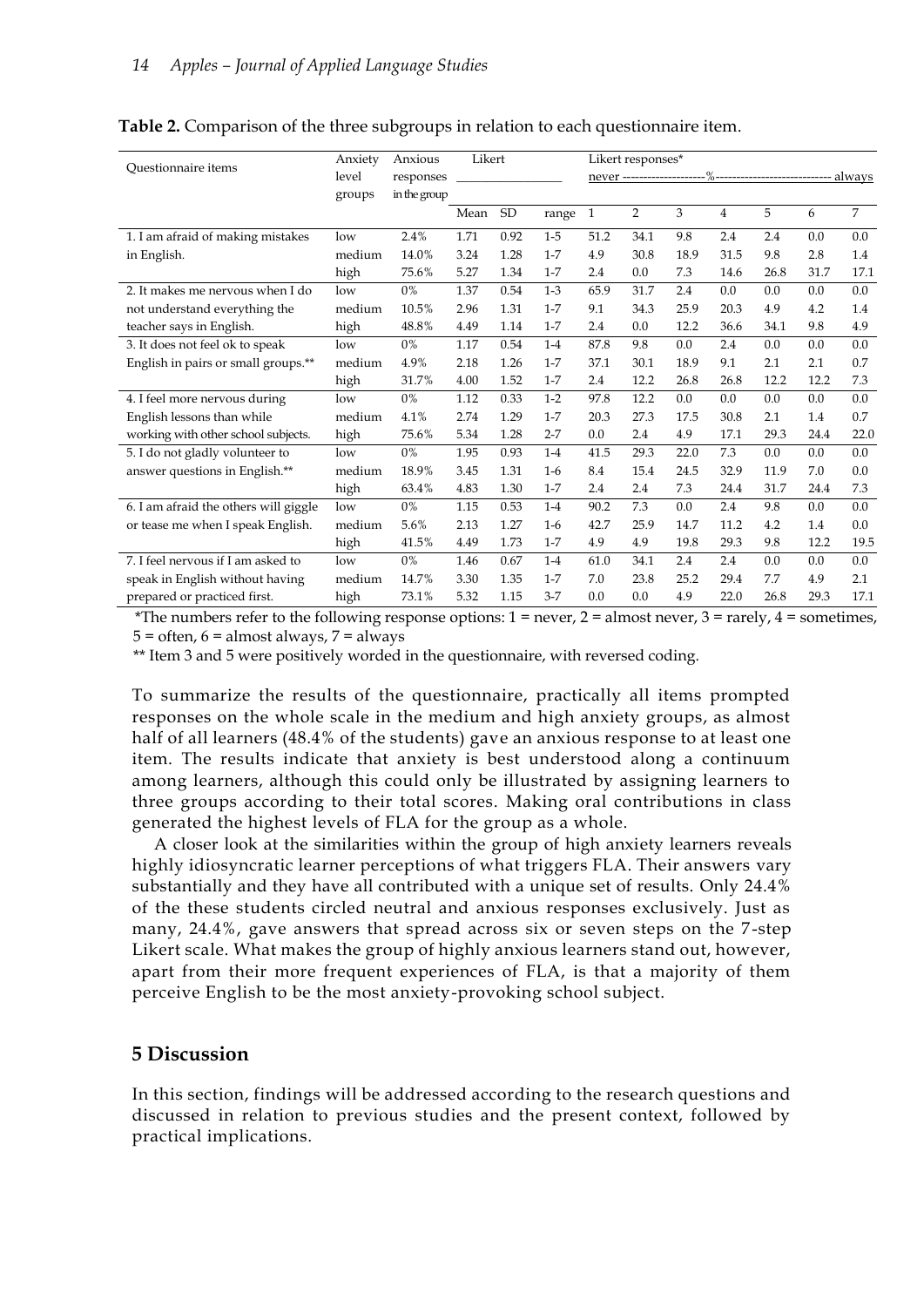## *5.1 To what extent do the young learners participating in this study experience foreign language anxiety?*

Learners in these ten classrooms of 8–12-year-olds reported anxiety levels along a continuum, ranging from none to high, as indicated by the questionnaire. The high anxiety group consisted of 18.2% of the students. When compared to mean scores and responses to similar items in previous studies, these participants reported lower levels of anxiety than in other contexts with young learners (e.g. Chan & Wu, 2004; Liu & Chen, 2013) or adults (Horwitz et al., 1986). In the case of young learners, the educational setting has been found to impact FLA more than the individual teacher (Mihaljević Djigunović, 2015). Many contextual factors previously found to induce anxiety, such as the possibility of failing classes or receiving poor grades, do not apply to the present context, which may help explain these lower levels. Other contributing factors may be the status of the TL, in this case English, the high amount of exposure and the linguistic proximity to Swedish. Furthermore, these learners were students in informal classroom environments where they generally did not fear being teased by classmates. Many learners confirmed that for them, FLA was not an issue. Nevertheless, 18.2% (almost one in five learners) belong to the high anxiety group with frequent experiences of FLA. Moreover, 16.4% of all learners reported that English made them more nervous than other school subjects. In this regard, given the favorable conditions with many contextual variables known to reduce anxiety, these percentages can be regarded as rather high, and thus an important finding.

Unsurprisingly, reported levels of FLA varied substantially between classrooms. Two classrooms taught by the same teacher revealed rather similar anxiety levels. This may suggest the impact of the teacher and the teaching approach, which are both variables related to FLA (Gregersen & MacIntyre, 2014; Mihaljević Djigunović, 2009). However, anxiety levels were spread quite unevenly within and among the three classrooms taught by another teacher. To what extent such variation depends on individual differences and the wide range or factors related to personal characteristics (Dewaele, 2017), group dynamics, or both, is of course impossible to conclude from the data collected. Another possibility to consider is that FLA may spread within a classroom due to group internal factors.

## *5.2 What do these learners in general find most anxiety provoking about oral classroom performance during the English lessons?*

The findings offer support for FLA as a situation-specific construct, most closely related to oral classroom performance for these YLLs in general. Speaking in class made many learners uneasy, echoing findings from previous studies (Chan & Wu, 2004; Liu & Chen, 2013; Mihaljević Djigunović, 2009; Yim & Yu, 2011), and thus supporting *English class performance anxiety* as the strongest underlying construct of FLA in a Swedish context (Thompson & Sylvén, 2015). In spite of the positive classroom atmosphere, and even though social factors such as fear of negative evaluation were not a primary concern for these participants, oral performance in class generated considerably more FLA than speaking in smaller group constellations. Consistent with the descriptions of FLA as negative feelings related to self-expression and unique to the process of language learning (Gregersen & MacIntyre, 2014; Horwitz et al., 1986), there seems to be something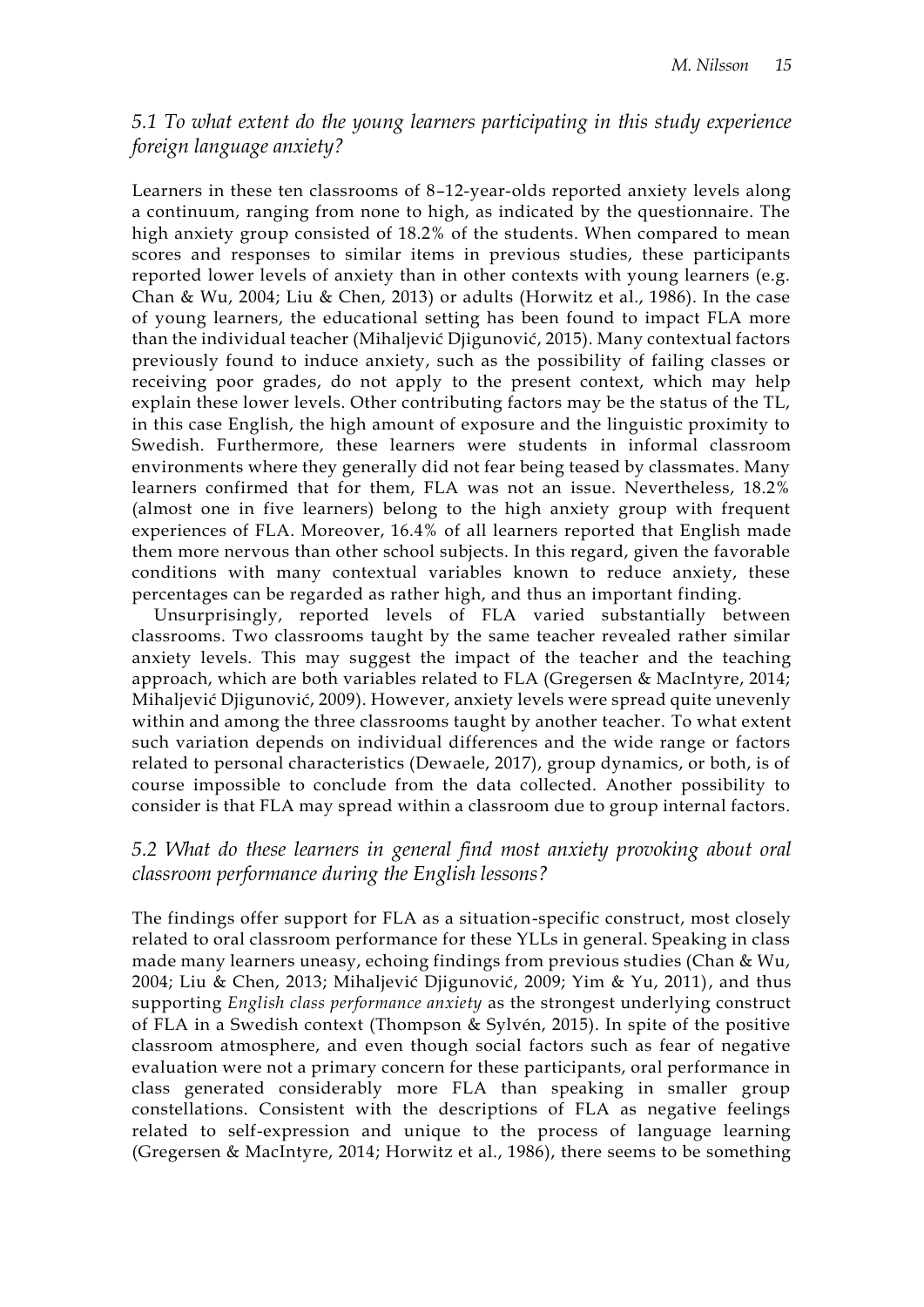about language classroom performance itself that makes learners, even young ones, uncomfortable to a certain degree.

## *5.3 How do less anxious learners and more anxious learners in these groups differ with regards to FLA?*

To complement previous research on YLLs, this study sought to gain deeper and a more nuanced understanding of the high anxiety learners by investigating their experiences separately and comparing them to their less anxious peers reporting low or medium levels of FLA. The most salient difference is that for high anxiety learners, this anxiety was more associated with English than other school subjects. Potential triggers of anxiety were ranked similarly by the three groups in general, but differing in frequency. In other words, these negative reactions were experienced by learners along a continuum, rather than residing in specific individuals.

## *5.4 What similarities and differences can be found within the group of more anxious learners in relation to FLA?*

Not only are YLLs as diverse as any other group of language learners, in support of findings by Mihaljević Djigunović and Letica Krevelj (2010), but even "anxious young language learners" are quite a heterogeneous group. In investigating language anxiety and possible measures to counteract it, it is important not to overlook that a total score that indicates anxiety represents a range of attitudes and experiences with different classroom procedures, as highlighted by Horwitz (2001).

The fact that a majority in the high anxiety subgroup felt that English lessons generated more anxiety than lessons in other school subjects supports FLA as a situation-specific construct (MacIntyre & Gardner, 1991). Nevertheless, while language instruction is stress-provoking for many, 24.3% of the high anxiety learners did *not* report a difference compared to other school subjects, possibly suggesting that for them, anxiety in the language classroom may be a transfer of a more general anxiety, rather than the language learning situation as such. Whether or not this is the case, it remains an obstacle for them, and their teachers, in language instruction.

A great majority of high anxiety learners in this study felt nervous about speaking unprepared and making mistakes, echoing findings by Mihaljević Djigunović (2009). Social factors such as fear of being teased was however not reported as a primary concern, although it was more of a concern for them than for their peers. Yet without having the full class listening, learners felt considerably less anxious. Whether this anxiety can be attributed to learners' beliefs, expectations, perfectionism or the feeling of being evaluated by the teacher is not possible to say from this data. It may suggest that these young students do not consider making mistakes a natural part of language learning. Such learner beliefs may be a major contributor to FLA (Horwitz, 1988; Liu & Chen, 2013). Like language anxiety, beliefs about the process of language learning are thought to be formed early on and it may be the case that high anxiety YLLs hold beliefs different than those of less anxious learners.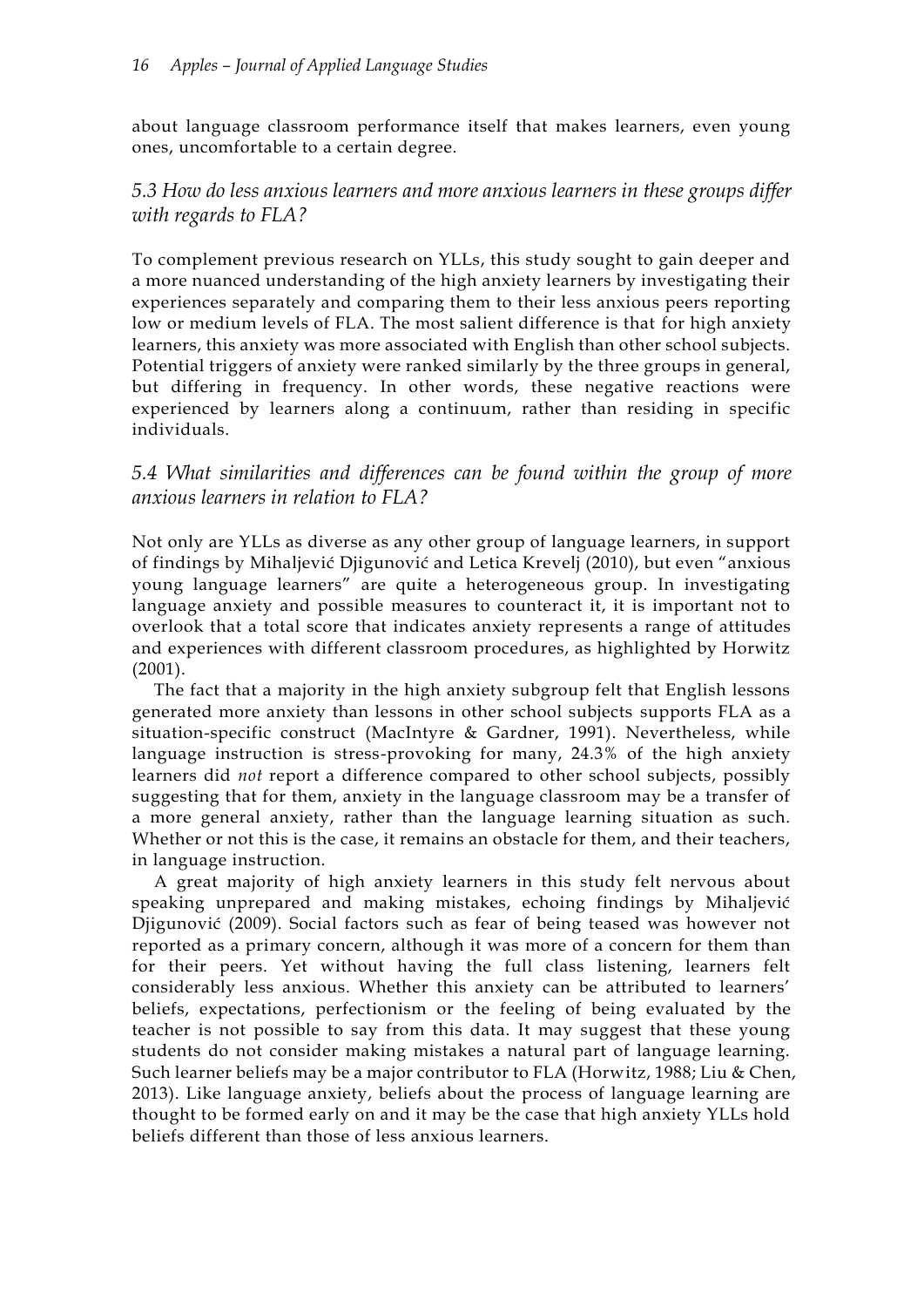#### *5.5 Implications*

The range of anxiety levels among classrooms and learners in this study confirm the complexity of FLA even in primary education. On the one hand, findings underscore the diversity even among high anxiety learners, who differed substantially in their responses to specific classroom practices for reasons that may be connected to both personal and contextual variables. On the other hand, learners across the whole spectrum of anxiety levels agreed to a large extent about which classroom situations that make them most uncomfortable. It may therefore be fruitful for teachers to focus more on aspects of their teaching that may spark or increase anxiety, and less on identifying anxious or non-anxious learners, as this is a false dichotomy.

As stated by Horwitz et al. (1986), teachers striving to counteract FLA have two options, either to reduce anxiety-provoking situations or to boost students' ability to cope with negative emotions. Considering the fact that speaking is the most frequent trigger of FLA, it is ironic that despite the abundance of out-of-school exposure to English, oral production is the skill that young learners generally get to practice least through online media. Therefore, it is vital that lesson time offers plenty of opportunities to speak. As working in smaller groups was found to spark considerably less anxiety than speaking to the whole group, arranging and scaffolding such activities may be a way of increasing time for all learners to practice their oral skills while also alleviating the cognitive and emotional hurdles of FLA.

Teacher-led discussions acknowledging affective aspects of communicating in the foreign language in order to reduce or counteract the development of FLA have been suggested by several researchers (Gkonou, Dewaele & Daubney, 2017; Gregersen & MacIntyre, 2014; Oxford, 2017). Horwitz (1988) advocates addressing learners' beliefs about language learning, and pointing out that making mistakes is a natural part in that process, to help reduce anxiety. Such activities are worth exploring in the primary classroom, for teachers and researchers alike.

## **6 Conclusion**

This study offers a snapshot illustration of language anxiety in ten Swedish primary classrooms. Although numerical results from these cases cannot be extrapolated to other instructional contexts the study nevertheless provides interesting findings related to FLA. The complex nature of FLA even for young learners was confirmed. Language anxiety was present and unevenly distributed across classrooms and among learners, who experienced FLA with varying frequency, but most often in relation to oral performance. In spite of beneficial learning conditions, with supportive and non-threatening language instruction and large influx of extramural input in the TL, one student in five reported frequent experiences of FLA. These participants had no previous experience of language instruction; therefore, any FLA has developed within (but not necessarily due to) these specific groups and classrooms. Arguably, it may in fact be young learners in regular compulsory schools who can help further our understanding of how language anxiety develops and operates within language classrooms. Some degree of language anxiety may be inherent in the process of foreign language learning. Nevertheless, it is problematic that speaking the target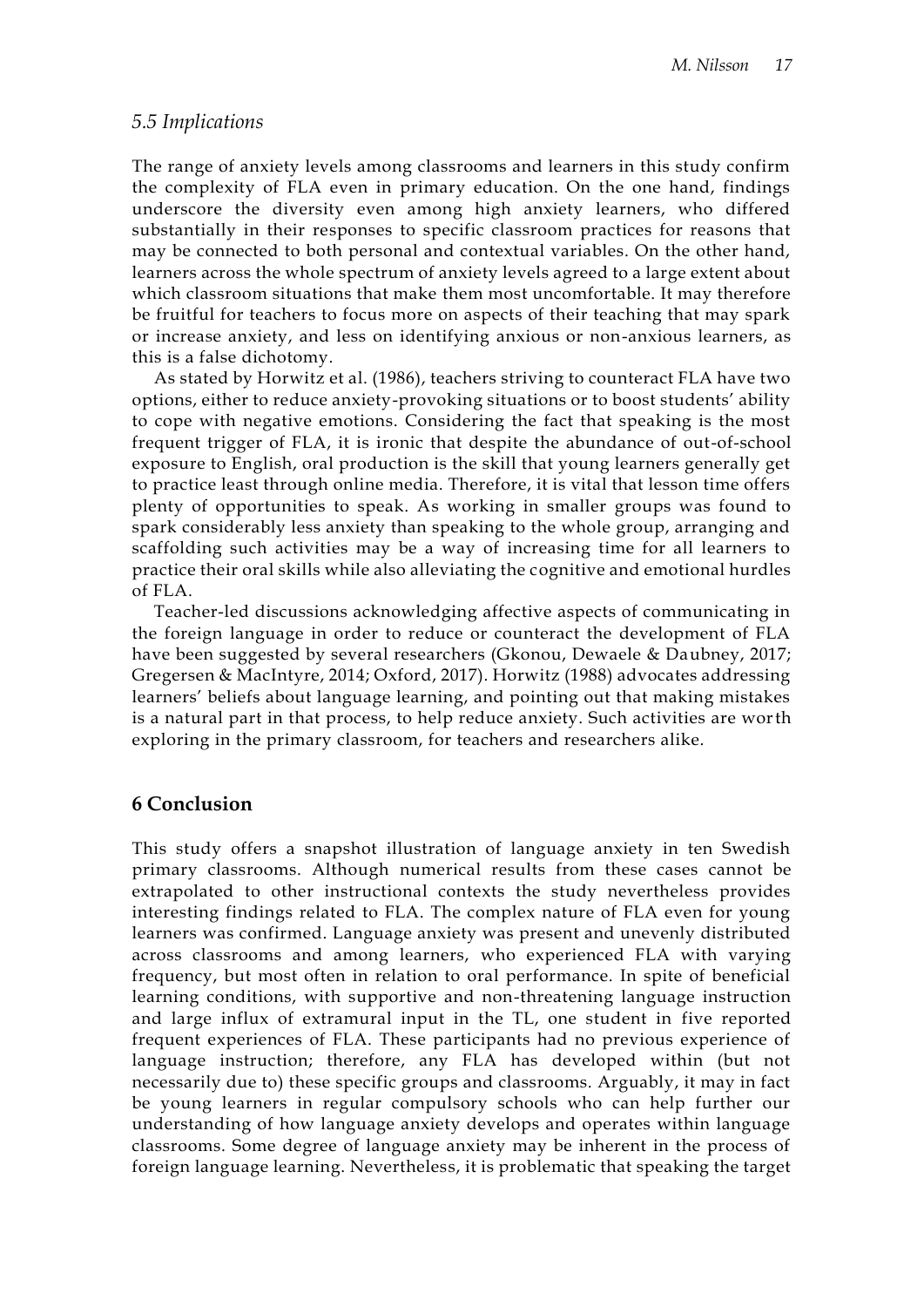language and making mistakes, which must be considered unavoidable and necessary in L2 instruction, lie at the core of FLA for this age group where confidence is a goal in its own right.

Considering the limited scope of this study, variables such as proficiency, special needs and group dynamics were left out, making it impossible to draw any conclusions with certainty. Moreover, the design does not consider the dynamic character of FLA, but aims to address learners' anxiety levels in general, and not at any specific time. Furthermore, learners' perceptions of their own negative reactions is likely to fluctuate considerably.

More research on FLA involving the perspectives of YLLs is needed, and results need to be contextualized to give an overview of the environment where anxiety is manifested. The present study serves as a backdrop to upcoming investigations about learner beliefs in the participating classrooms, and more specifically, any possible connections between the beliefs expressed by high anxiety learners and the negative emotions they experience. The potential effects of addressing learner beliefs in early language instruction also merit further investigation.

These findings hope to inspire teachers to explore ways of meeting cognitive and emotional needs of learners in primary language education and develop effective teaching approaches without inducing or reinforcing anxiety in YLLs. Furthermore, since early language instruction has a long-term impact on the way children perceive themselves as language learners and users, finding ways of reducing anxiety at both an individual and a group level at this age may arguably be the best way to prevent FLA as learners get older.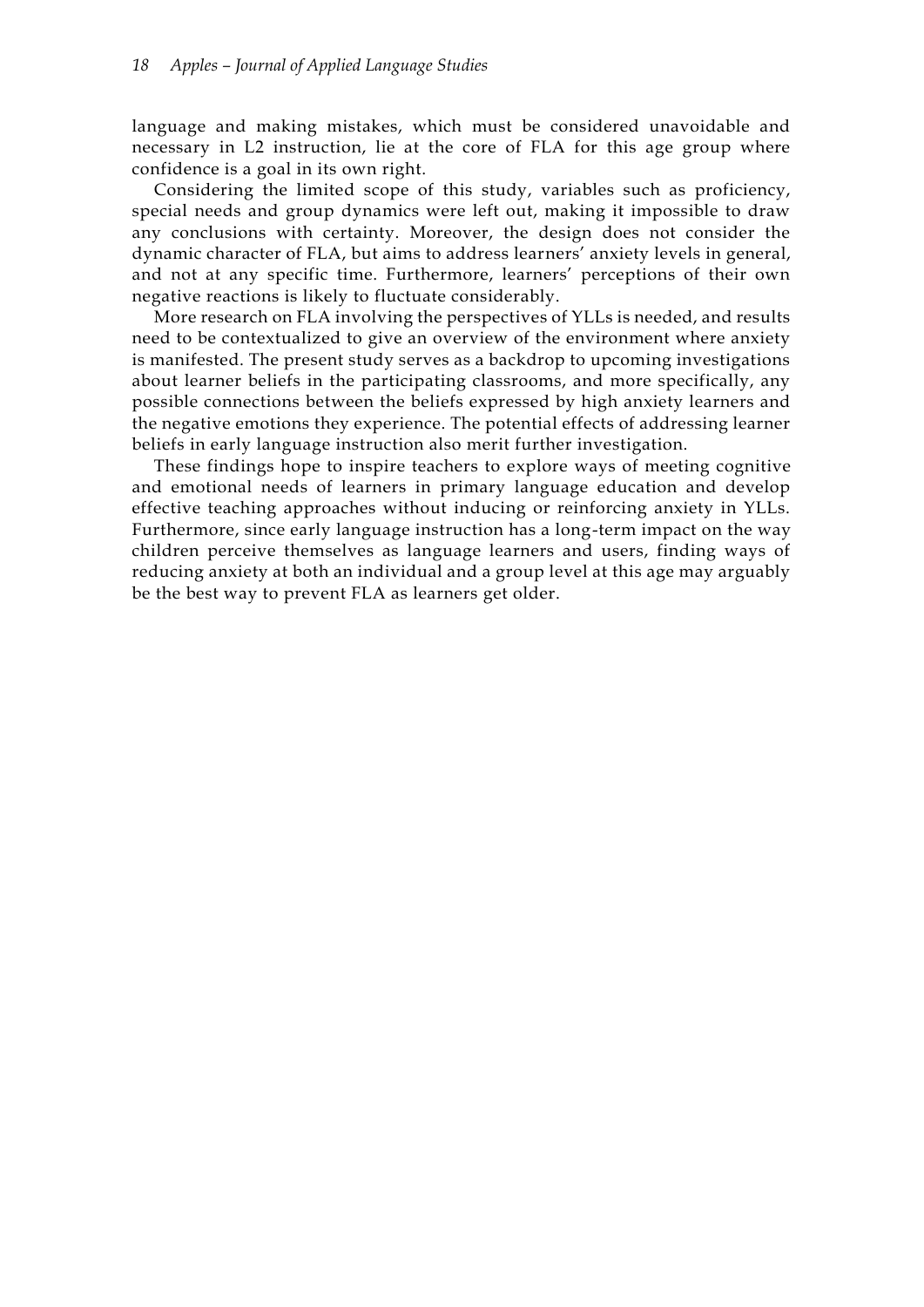## **Endnote**

<sup>1</sup> In Swedish, this can be worded to refer to making a mistake, in general, or to making oral mistakes. The latter option, *säga fel*, was chosen, to focus on speaking.

## **References**

- Ambrose, A. (2017). *Navigating a school market: A study of the geography of school choice in three schools.* Doctoral dissertation. Stockholm University, Department of Child and Youth Studies.
- Chan, D., & Wu, G. (2004). A study of foreign language anxiety of EFL elementary school students in Taipei county. *Journal of National Taipei Teachers College, 17*(2), 287–320.
- de Leeuw, E., Borgers, N., & Smits, A. (2004). Pretesting questionnaires for children and adolescents. In S. Presser, J. M. Rothgeb, M. P. Couper, J. T. Lessler, E. Martin, J. Martin, & E. Singer (Eds.), *Methods for testing and evaluating survey questionnaires* (pp. 409–429)*.*  New Jersey, US: John Wiley & Sons, Inc.
- Dewaele, J.-M. (2010). *Emotions in multiple languages.* Eastborne: Palgrave MacMillan.
- Dewaele, J.-M. (2017). Psychological dimensions and foreign language anxiety. In S. Loewers & M. Sato (Eds.), *The Routledge handbook of instructed second language acquisition* (pp. 433–450). London: Routledge.
- Education First. (2018). *EF English proficiency index*. Retrieved from http://www.ef.se/epi/
- Er, S. (2015). Foreign language learning anxiety of Turkish children at different ages. *International Online Journal of Education and Teaching, 2*(2), 68–78.
- Frantzen, D., & Magnan, S. S. (2005). Anxiety and the true beginner false beginner dynamic in beginning French and Spanish classes. *Foreign Language Annals, 38*(2), 171–186.
- Gkonou, C. (2017). Towards an ecological understanding of language anxiety. In C. Gkonou, M. Daubney, & J.-M. Dewaele (Eds.), *New insights into language anxiety: Theory, research and educational implications* (pp. 135–155)*.* Bristol: Multilingual Matters.
- Gkonou, C., Daubney, M., & Dewaele, J.-M. (2017). *New insights into language anxiety: Theory, research and educational implications.* Bristol: Multilingual Matters.
- Gkonou, C., Dewaele, J.-M., & Daubney, M. (2017). Conclusion. In C. Gkonou, M. Daubney & J-M. Dewaele (Eds.), *New insights into language anxiety: Theory, research and educational implications* (pp. 217–223)*.* Bristol: Multilingual Matters.
- Gregersen, T., & MacIntyre, P. D. (2014). *Capitalizing on language learners' individuality.*  Bristol: Multilingual Matters.
- Gürsoy, E., & Akin, F. (2013). Is younger really better? Anxiety about learning a foreign language in Turkish children. *Social behavior and personality 41*(5), 827–842.
- Horwitz, E. K. (1988). The beliefs about language learning of beginning university foreign language students. *The Modern Language Journal, 72*(3), 283–294.
- Horwitz, E. K. (2001). Language anxiety and achievement. *Annual review of applied linguistics 21,* 112–126.
- Horwitz, E. K. (2016). Reflections on Horwitz (1986),"Preliminary evidence for the validity and reliability of a foreign language anxiety scale". *TESOL Quarterly 50*(4), 932–935.
- Horwitz, E. K. (2017). On the misreading of Horwitz, Horwitz & Cope (1986) and the need to balance anxiety research and the experiences of anxious language learners. In C. Gkonou, M. Daubney, & J.-M. Dewaele (Eds.), *New insights into language anxiety: Theory, research and educational implications* (pp. 31–47)*.* Bristol: Multilingual Matters.
- Horwitz, E. K., Horwitz, M. B., & Cope, J. (1986). Foreign language classroom anxiety. *The Modern Language Journal, 70*(2), 125–132.
- Lindgren, E., & Muñoz, C. (2013). The influence of exposure, parents, and linguistic distance on young European learners' foreign language comprehension. *International Journal of Multilingualism, 10*(1), 105–129.
- Liu, H., & Chen, T. (2013). Foreign language anxiety in young learners: How it relates to multiple intelligences, learner attitudes, and perceived competence. *Journal of Language Teaching and Research, 4*(5), 932–938.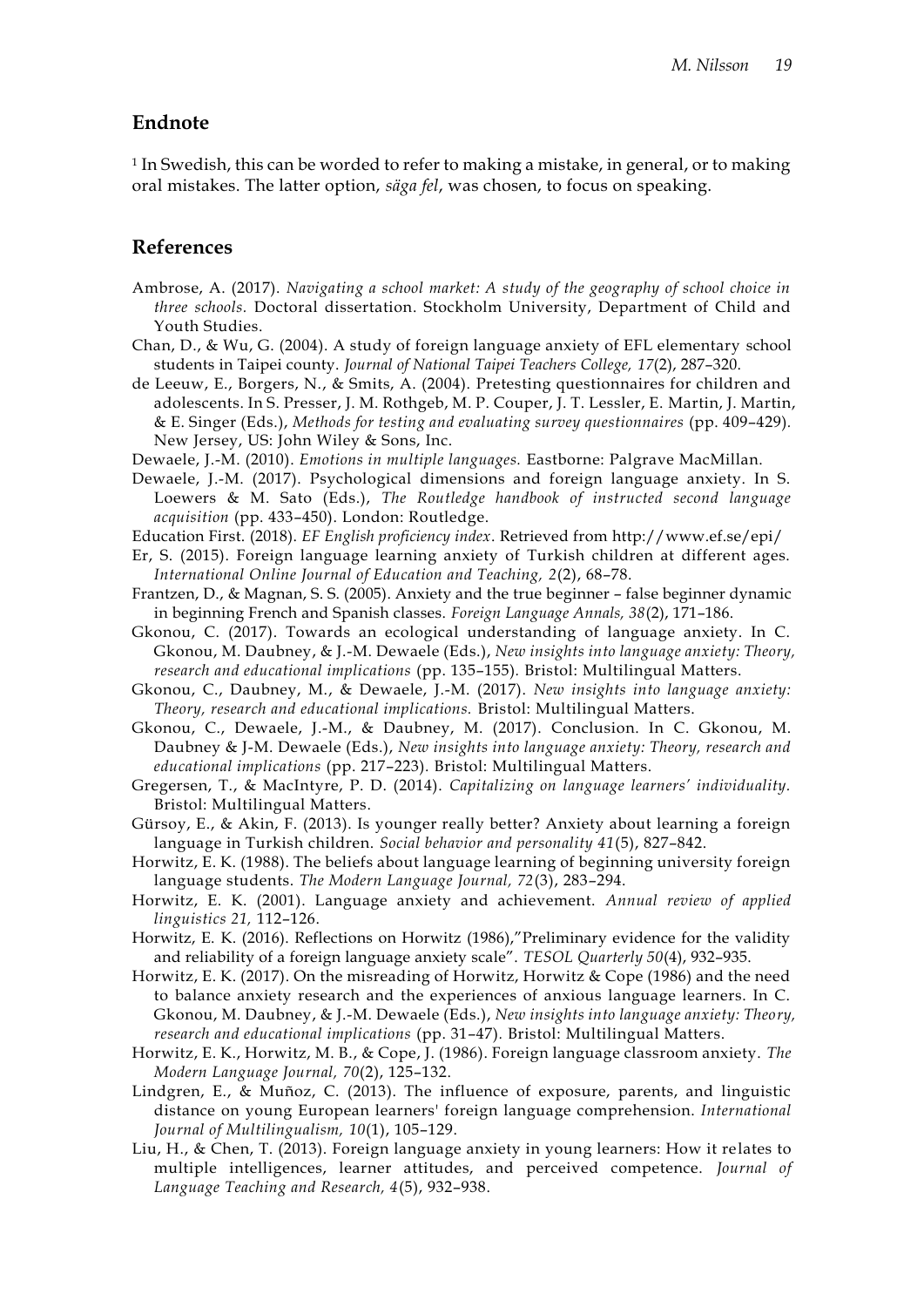- Macaro, E., & Lee, J. H. (2013). Teacher language background, codeswitching, and English‐Only instruction: Does age make a difference to learners' attitudes? *TESOL Quarterly, 47*(4), 717–742.
- MacIntyre, P. (2017). An overview of language anxiety research and trends in its development. In C. Gkonou, M. Daubney, & J.-M. Dewaele (Eds.), *New insights into language anxiety: Theory, research and educational implications* (pp. 11–30)*.* Bristol: Multilingual Matters.
- MacIntyre, P., & Dewaele, J. (2014). The two faces of Janys? Anxiety and enjoyment in the foreign language classroom. *Studies in Second Language Learning and Teaching, 4*(2), 237–274.
- MacIntyre, P. D., & Gardner, R. C. (1991). Methods and results in the study of anxiety and language learning: A review of the literature. *Language Learning, 41*(1), 85–117.
- Mercer, S. (2011). Understanding learner agency as a complex dynamic system. *System, 39*(4), 427–436.
- Messick, S. (1993). Foundations of validity: Meaning and consequences in psychological assessment. *ETS Research Report Series, 1993*(2), 1–18.
- Mihaljević Djigunović, J. (2009). Individual differences in early language programmes. In M. Nikolov (Ed.), *The age factor and early language learning* (pp. 199–225)*.* Berlin: Mouton de Gruyter.
- Mihaljević Djigunović, J. (2012). Attitudes and motivation in early foreign language learning. *Ceps Journal, 2*(3), 55–74.
- Mihaljević Djigunović, J. (2015). Individual differences among young EFL learners: ageor proficiency-related? A look from the affective learner factors perspective. In J. Mihaljević Djigunović & M. Medved Krajnović (Eds.), *Early learning and teaching of English: New dynamics of primary English* (pp. 10–36)*.* Bristol: Multilingual Matters.
- Mihaljević Djigunović, J., & Letica Krevelj, S. L. (2010). Instructed early SLA: Development of attitudes. *Studia Romanica et Anglica Zagrabiensia 54,* 137–156.
- Oxford, R. (2017). Anxious language learners can change their minds: Ideas and strategies from traditional psychology and positive psychology. In C. Gkonou, M. Daubney, & J.-M. Dewaele (Eds.), *New insights into language anxiety: Theory, research and educational implications* (pp. 177–197)*.* Bristol: Multilingual Matters.
- Rubio-Alcalá, F. D. (2017). The links between self-esteem and language anxiety and implications for the classroom. In C. Gkonou, M. Daubney & J.-M. Dewaele (Eds.), *New insights into language anxiety: Theory, research and educational implications* (pp. 198–216)*.* Bristol: Multilingual Matters.
- Scott, J. (2008). Children as respondents: The challenge of quantitative methods. In P. Christensen, & A. James (Eds.), *Research with children*. *Perspectives and practices* (pp. 87–108). New York: Routledge.
- Sundqvist, P., & Sylvén, L. K. (2014). Language-related computer use: Focus on young L2 English learners in Sweden. *Recall, 26*(1), 3–20.
- Sundqvist, P., & Sylvén, L. K. (2016). *Extramural English in teaching and learning. From theory and research to practice.* London: Palgrave Macmillan.
- Swedish Media Council. (2015). *Kids & Media 2015.* Stockholm: Government offices of Sweden. Retrieved from http://statensmedierad.se/publikationer/publicationsinenglish/kidsmedia 2015.612.html
- Swedish National Agency for Education. (2011). *Curriculum for the compulsory school, preschool class and the recreation centre, 2011*. Stockholm: Fritzes.
- Thompson, A. S., & Sylvén, L. K. (2015). "Does English make you nervous?" Anxiety profiles of CLIL and non-CLIL students in Sweden. *Apples – Journal of Applied Language Studies 9*(2), 1–23.
- Tymms, P. (2012). Questionnaires. In J. Arthur, M. Waring, R. Coe & L. V. Hedges (Eds.), *Research methods and methodologies in education* (pp. 231–240). Los Angeles: Sage.
- Yan, J. X., & Horwitz, E. K. (2008). Learners' perceptions of how anxiety interacts with personal and instructional factors to influence their achievement in English: A qualitative analysis of EFL learners in China. *Language Learning, 58*(1), 151–183.
- Yim, S. Y. (2014). An anxiety model for EFL young learners: A path analysis. *System, 42*, 344–354.
- Yim, S. Y., & Yu, Y. (2011). Validating the English learning anxiety scale for primary school students in Korea. *English Teaching, 66*(2), 101–121.